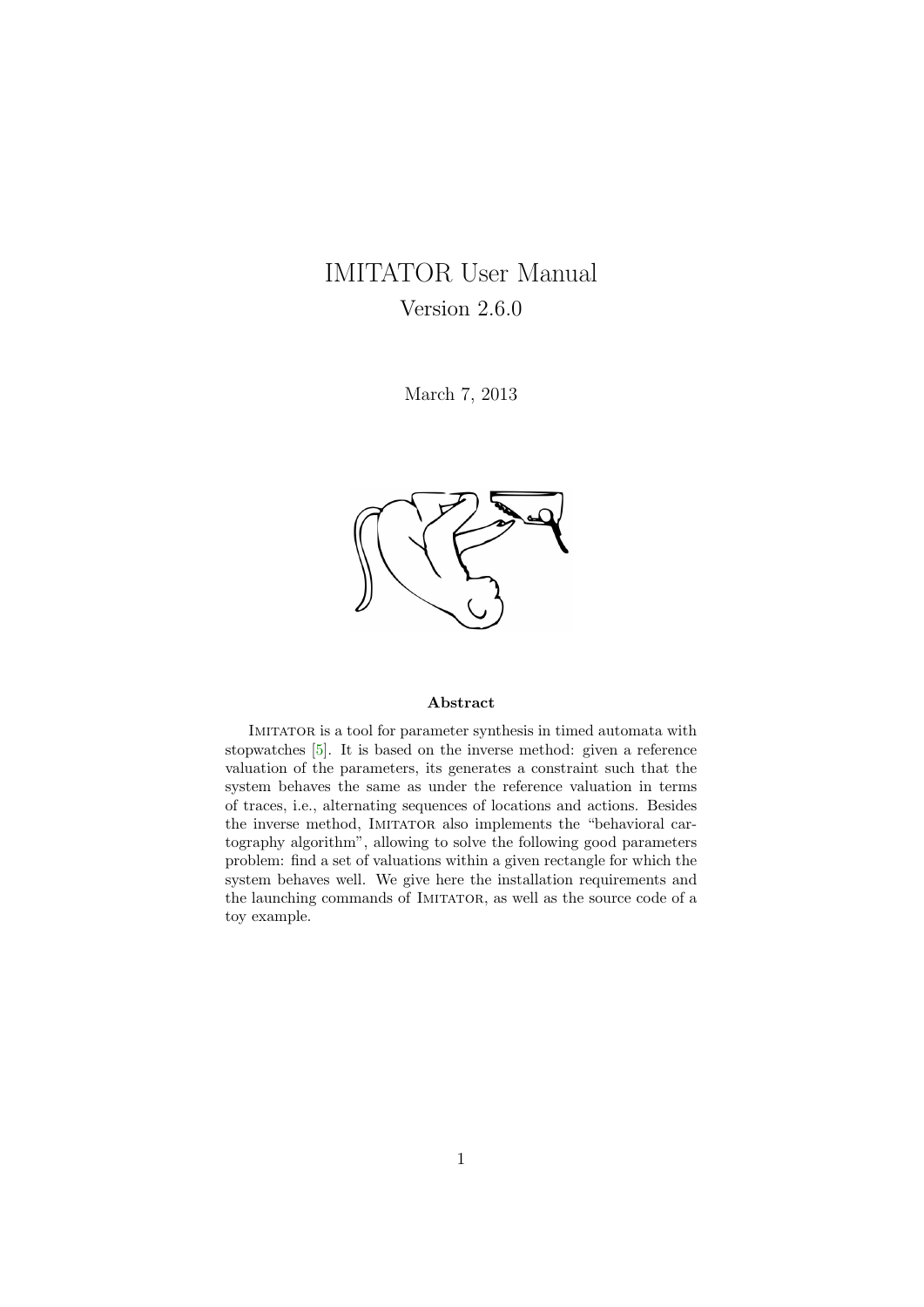# <span id="page-1-0"></span>Contents

|          | <b>Table of contents</b>                                                           |  | $\boldsymbol{2}$ |  |  |  |  |
|----------|------------------------------------------------------------------------------------|--|------------------|--|--|--|--|
| 1        | <b>Introduction</b>                                                                |  | 3                |  |  |  |  |
| $\bf{2}$ | <b>Installing IMITATOR</b>                                                         |  |                  |  |  |  |  |
| 3        | Implementation                                                                     |  |                  |  |  |  |  |
|          | $3.1\,$<br>3.2                                                                     |  | 3<br>4           |  |  |  |  |
| 4        | <b>How to Use Imitator</b>                                                         |  | $\mathbf{5}$     |  |  |  |  |
|          | 4.1                                                                                |  | $\overline{5}$   |  |  |  |  |
|          | 4.2                                                                                |  | $\overline{5}$   |  |  |  |  |
|          | 4.2.1<br>Variables                                                                 |  | $\overline{5}$   |  |  |  |  |
|          | Parametric Timed Automata<br>4.2.2                                                 |  | $\,6$            |  |  |  |  |
|          | 4.2.3<br>Initial region and $\pi_0$                                                |  | 6                |  |  |  |  |
|          | 4.3                                                                                |  | $6\phantom{.}6$  |  |  |  |  |
|          | 4.3.1                                                                              |  | $6\phantom{.}6$  |  |  |  |  |
|          | 4.3.2                                                                              |  | $\boldsymbol{6}$ |  |  |  |  |
|          | 4.3.3<br>$Cartography \dots \dots \dots \dots \dots \dots \dots \dots \dots \dots$ |  | $\overline{7}$   |  |  |  |  |
|          | 4.3.4                                                                              |  | 8                |  |  |  |  |
|          | 4.3.5                                                                              |  | 12               |  |  |  |  |
| 5        | Example: SR-latch                                                                  |  | 13               |  |  |  |  |
|          | Parametric Reachability Analysis<br>5.1                                            |  | 13               |  |  |  |  |
|          | 5.2<br>Behavioral Cartography Algorithm                                            |  | 14               |  |  |  |  |
|          | <b>Acknowledgments</b>                                                             |  | 18               |  |  |  |  |
|          | <b>References</b>                                                                  |  | 19               |  |  |  |  |
|          | A Source Code of the Example                                                       |  | 21               |  |  |  |  |
|          | A.1                                                                                |  | 21               |  |  |  |  |
|          |                                                                                    |  | 25               |  |  |  |  |
| $\bf{B}$ | <b>Complete Grammar</b>                                                            |  | 26               |  |  |  |  |
|          | B.1<br>Grammar of the Input File                                                   |  | 26               |  |  |  |  |
|          | Automata Descriptions<br><b>B.1.1</b>                                              |  | 26               |  |  |  |  |
|          | B.1.2                                                                              |  | 29               |  |  |  |  |
|          | B.2                                                                                |  | 30               |  |  |  |  |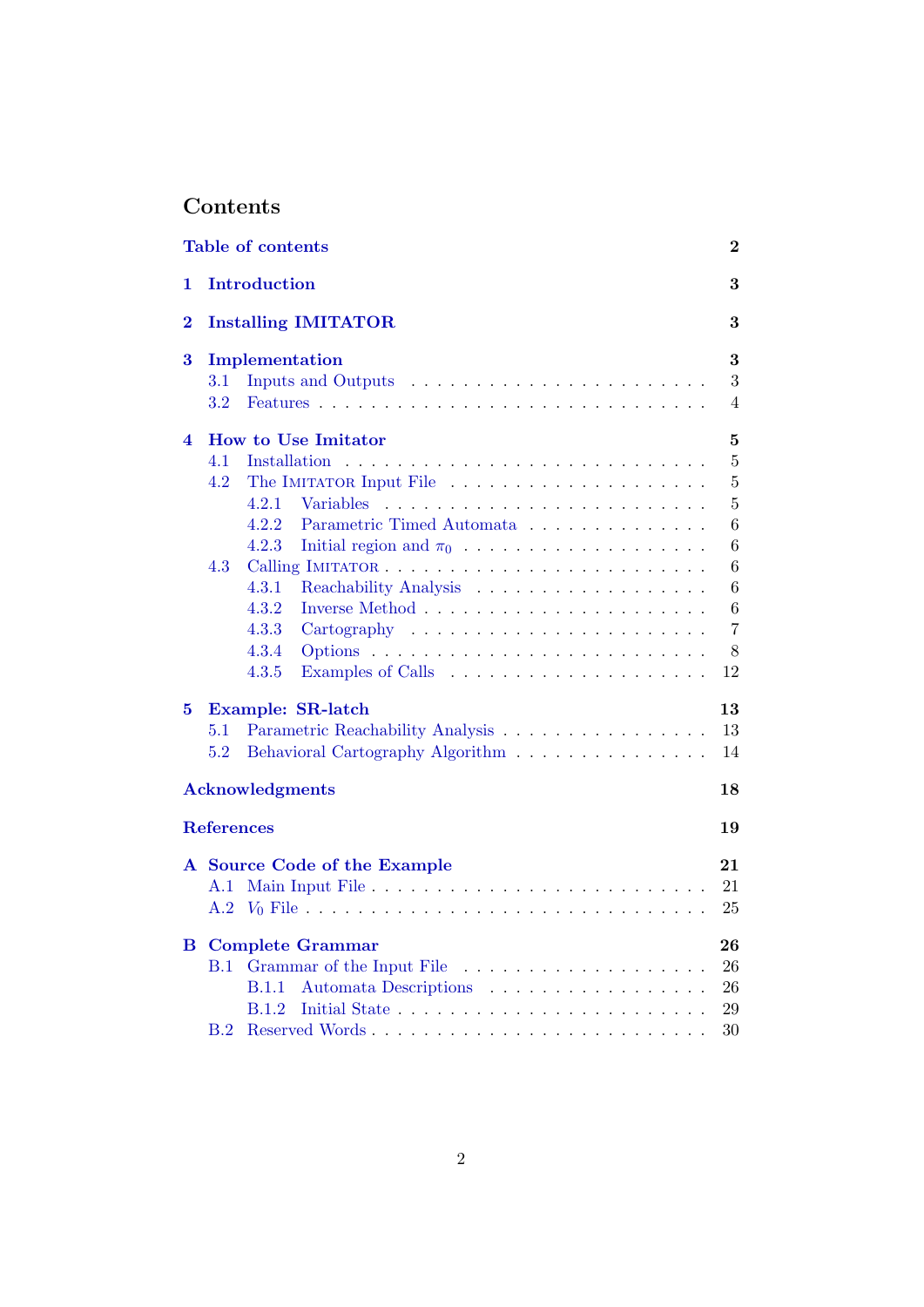# <span id="page-2-4"></span><span id="page-2-0"></span>1 Introduction

IMITATOR [\[5\]](#page-18-0) (for *Inverse Method for Inferring Time AbstracT behaviOR*) is a tool for parameter synthesis in the framework of real-time systems based on the inverse method IM for Parametric Timed Automata (PTAs) augmented with stopwatches [\[3,](#page-18-1) [1\]](#page-18-2). Different from CEGAR-based methods (see [\[9\]](#page-19-0)), this algorithm for parameter synthesis makes use of a "good" parameter valuation  $\pi_0$  instead of a set of "bad" states [\[7\]](#page-18-3).

When executing the inverse method, IMITATOR takes as input a network of PTAs with stopwatches and a reference valuation  $\pi_0$ ; it synthesizes a constraint K on the parameters such that (1)  $\pi_0 \models K$  and (2) for all parameter valuation  $\pi$  satisfying K, the trace set (i.e., the discrete behavior) of A under  $\pi$  is the same as for A under  $\pi_0$ . This provides the system with a criterion of *robustness* (see, e.g., [\[12\]](#page-19-1)) around  $\pi_0$ .



Figure 1: Functional view of IMITATOR

# <span id="page-2-1"></span>2 Installing IMITATOR

Sources, binaries for Linux platforms, and installation instructions are avail-able on IMITATOR's Web page [\[11\]](#page-19-2).

# <span id="page-2-2"></span>3 General Structure and Implementation

### <span id="page-2-3"></span>3.1 Inputs and Outputs

The input syntax of IMITATOR to describe the network of PTAs modeling the system is originally based on the HYTECH syntax, with several improvements. Actually, all standard HYTECH files describing only PTAs (and not more general systems like linear hybrid automata[\[2\]](#page-18-4)) can be analyzed directly by IMITATOR with very minor changes.

**Inverse Method.** When calling IMITATOR to apply the inverse method algorithm, the tool takes as input two files, one describing the network of PTAs modeling the system, and the other describing the reference valuation. As depicted in Figure [2,](#page-3-1) it synthesizes a constraint on the parameters solving the inverse problem, as well as optionally the corresponding trace set under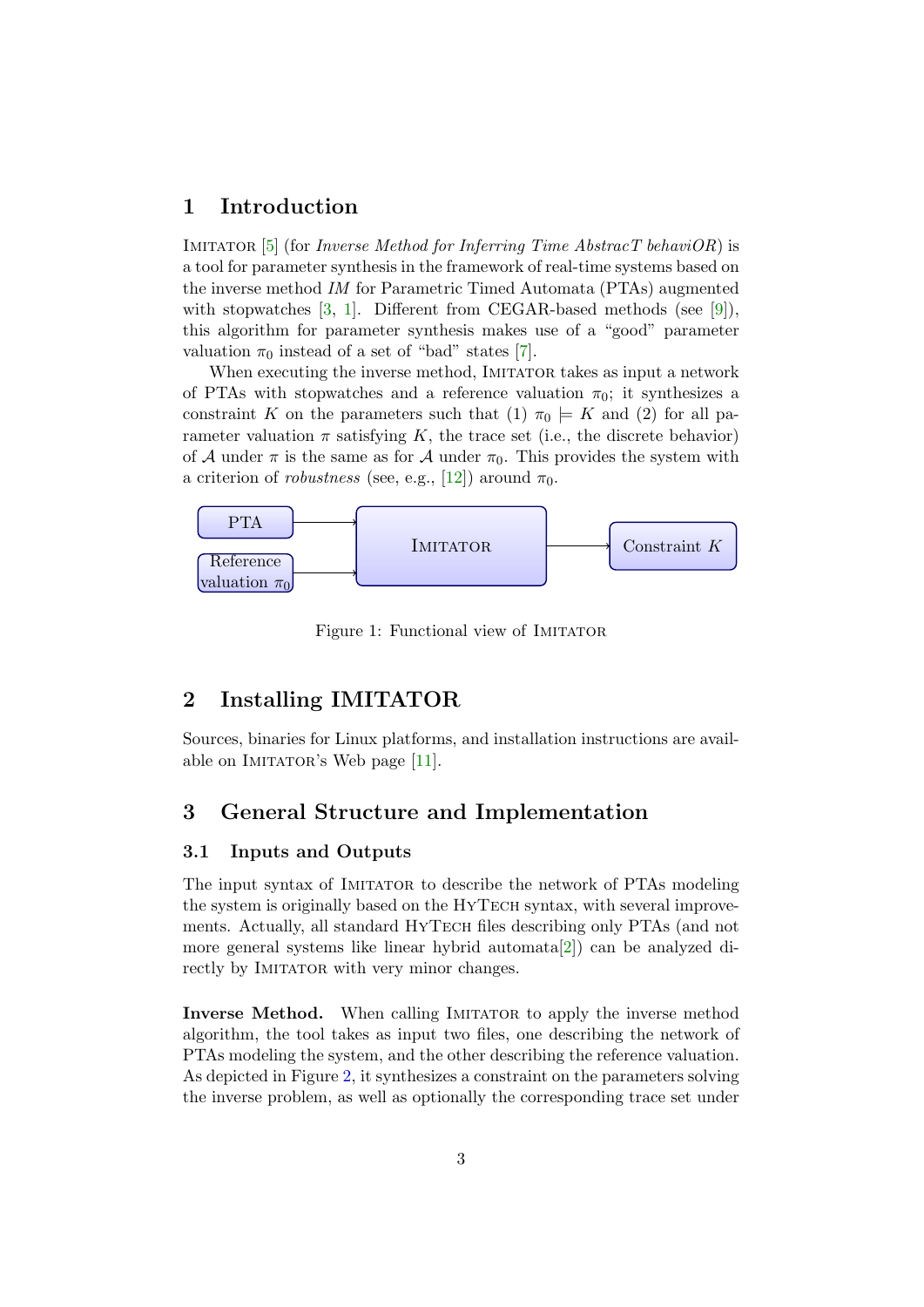a graphical form. The description of all the parametric reachable states can also be optionally output.



<span id="page-3-1"></span>Figure 2: IMITATOR inputs and outputs in inverse method mode

Behavioral Cartography Algorithm. When calling IMITATOR to apply the behavioral cartography algorithm, the tool takes as an input two files, one describing the network of PTAs modeling the system, and the other describing the reference rectangle, i.e., the bounds to consider for each parameter. As depicted in Figure [3,](#page-3-2) it synthesizes a list of tiles, as well as optionally the trace set corresponding to each tile under a graphical form. The description of all the parametric reachable states for each tile may also optionally be output.



<span id="page-3-2"></span>Figure 3: IMITATOR inputs and outputs in behavioral cartography mode

#### <span id="page-3-0"></span>3.2 Features

IMITATOR (version 2.6.0) includes the following features:

- Analysis of a network of parametric timed automata augmented with stopwatches and discrete rational-valued variables;
- Reachability analysis: given a PTA  $\mathcal{A}$ , compute the set of all the reachable states (as it is done in tools such as, e.g., HYTECH and PHAVer);
- Inverse method algorithm: given a PTA A and a reference valuation  $\pi_0$ , synthesize a constraint guaranteeing the same trace set as for  $\mathcal{A}[\pi_0];$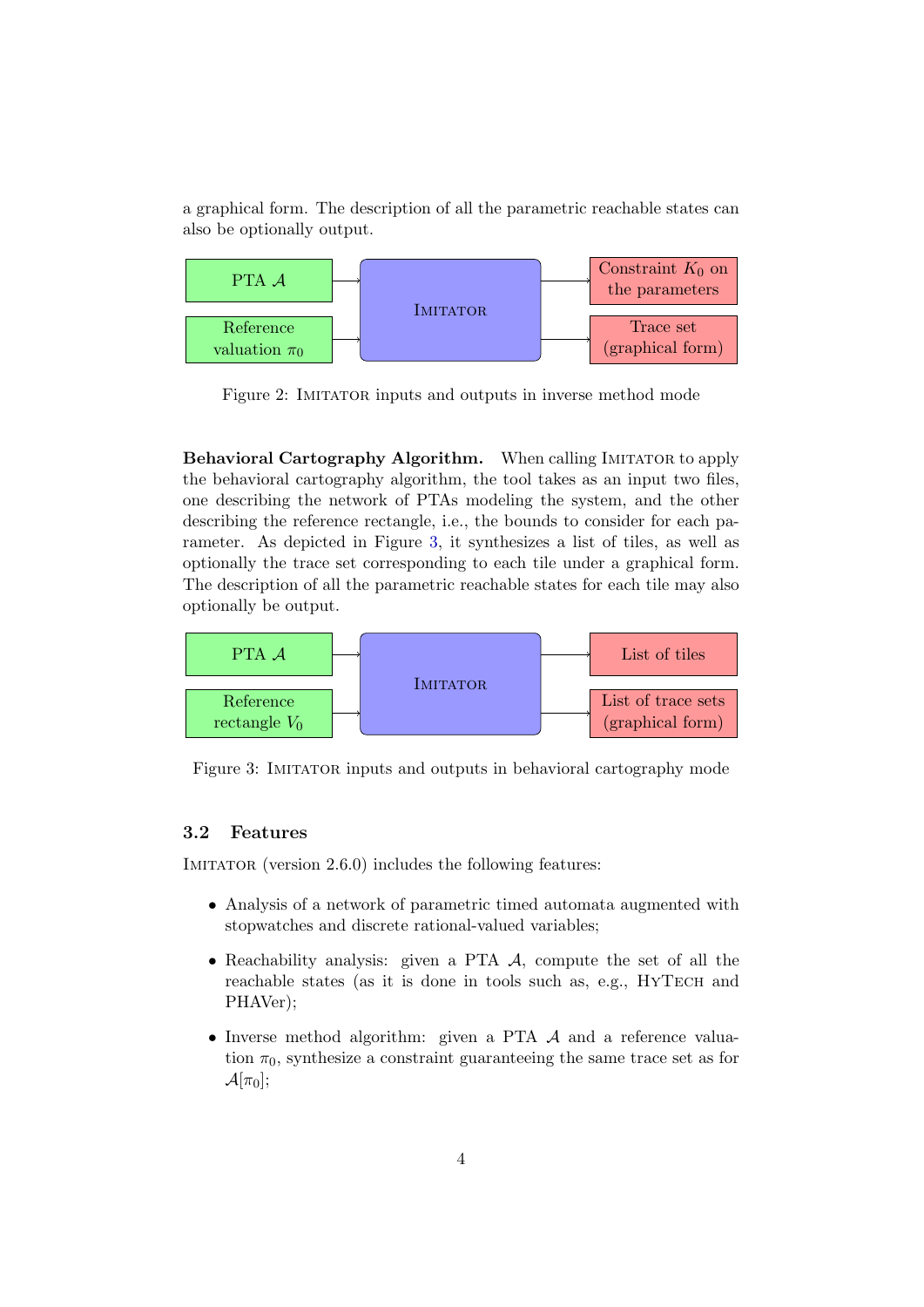- <span id="page-4-4"></span>• Behavioral cartography algorithm: given a PTA A and a rectangular parameter domain  $V_0$ , compute a list of tiles. Two different modes can be considered: (1) cover all the integer points of  $V_0$  or, (2) call a given number of times the inverse method on an integer point selected randomly within  $V_0$  (which is interesting for rectangles containing a very big number of integer points but few different tiles);
- Automatic generation of the trace sets, for the reachability analysis and for both algorithms  $IM$  and  $BC$ ;
- Graphical output of the trace sets;
- Graphical output of the behavioral cartography;
- Optional use of the merging technique of [\[6\]](#page-18-5).

See Section [4.3.4](#page-7-0) for the list of options available when calling IMITATOR.

### <span id="page-4-0"></span>4 How to Use Imitator

### <span id="page-4-1"></span>4.1 Installation

See the installation files available on the website for the most up-to-date information.

In short, IMITATOR is written in OCaml, and makes use of the following libraries:

- The OCaml ExtLib library (Extended Standard Library for Objective Caml)
- The Parma Polyhedra Library (PPL) [\[8\]](#page-18-6)
- The GNU Multiple Precision Arithmetic Library (GMP)

Binaries and source code packages are available on IMITATOR's Web page [\[11\]](#page-19-2).

#### <span id="page-4-2"></span>4.2 The Imitator Input File

Examples of input files can be found on IMITATOR's Web page [\[11\]](#page-19-2). A complete example is given in Appendix [A.](#page-20-0) A tentative grammar is given in Appendix [B.](#page-25-0)

#### <span id="page-4-3"></span>4.2.1 Variables

Discrete variables, clocks and parameters variable names must be disjoint.

The synchronization label names may be identical to other names (automata or variables). The automata names may be identical to other names (variables synchronization labels).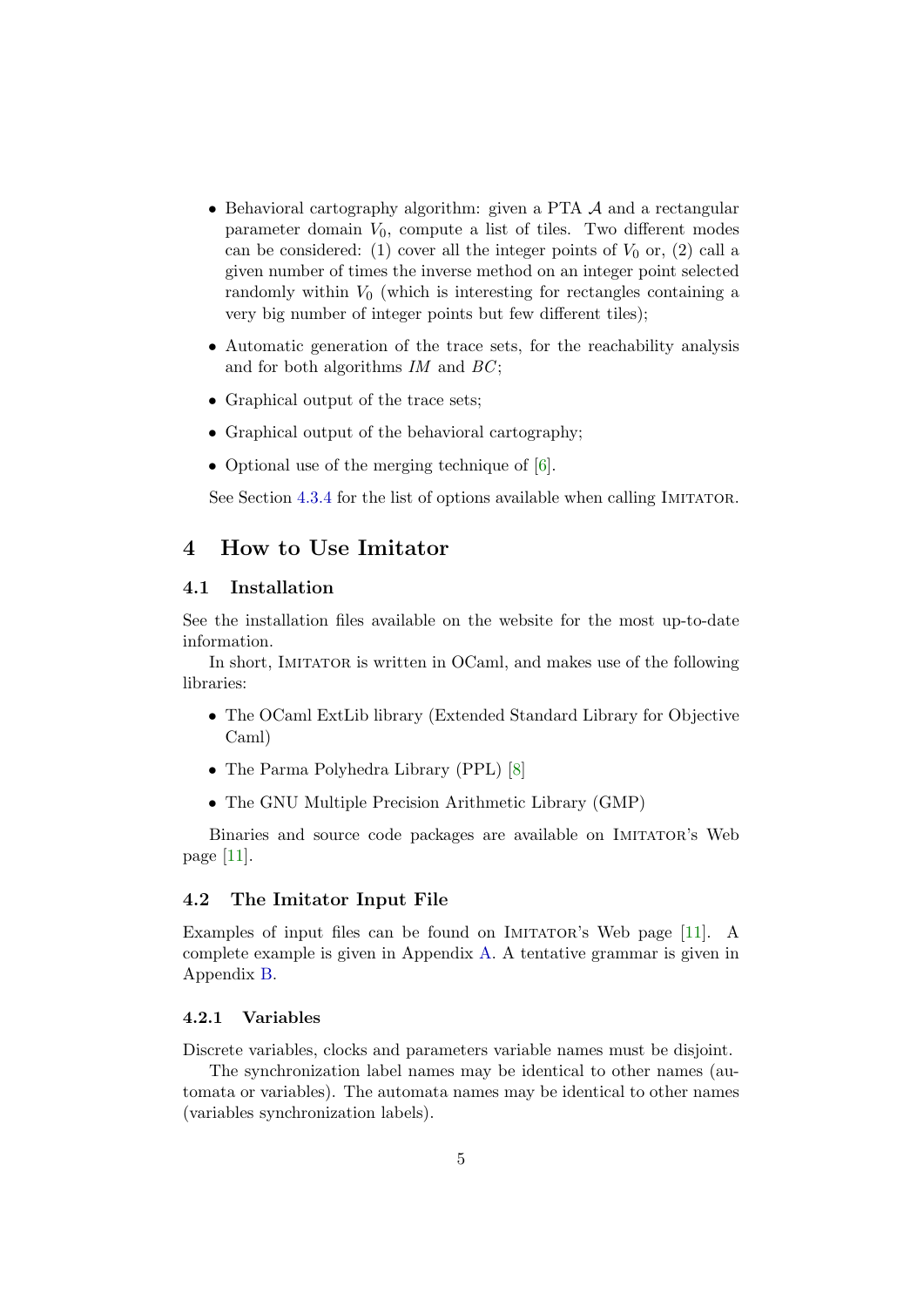#### <span id="page-5-5"></span><span id="page-5-0"></span>4.2.2 Parametric Timed Automata

See Appendix [B.](#page-25-0)

#### <span id="page-5-1"></span>4.2.3 Initial region and  $\pi_0$

See Appendix [B.](#page-25-0)

#### <span id="page-5-2"></span>4.3 Calling Imitator

IMITATOR can be used with three different modes:

- 1. Reachability analysis: given a PTA A, compute the whole set of reachable states from a given initial state.
- 2. Inverse Method: given a PTA A and a valuation  $\pi_0$  of the parameters, compute a constraint on the parameters guaranteeing the same behavior as under  $\pi_0$  [\[7\]](#page-18-3).
- 3. Behavioral Cartography Algorithm: given a PTA  $\mathcal A$  and a rectangle  $V_0$ (bounded interval of values for each parameter), compute a cartography of the system [\[4\]](#page-18-7).

We detail those three modes below.

#### <span id="page-5-3"></span>4.3.1 Reachability Analysis

Given a PTA  $\mathcal{A}$ , the reachability analysis computes the whole set of reachable states from a given initial state. The syntax in this case is the following one:

IMITATOR <input file> -mode reachability [options]

Note that there is no need to provide a  $\pi_0$  or  $V_0$  file in this case (if one is provided, it will be ignored).

#### <span id="page-5-4"></span>4.3.2 Inverse Method

Given a PTA A and a valuation  $\pi_0$  of the parameters, the inverse method compute a constraint  $K_0$  on the parameters guaranteeing that, for any  $\pi \models$ K<sub>0</sub>, the trace sets of  $\mathcal{A}[\pi]$  and  $\mathcal{A}[\pi_0]$  are the same [\[7\]](#page-18-3). The syntax in this case is the following one:

IMITATOR <input\_file> <pi0\_file> [-mode inversemethod] [options]

Note that the -mode inversemethod option is not necessary, since the default value for -mode is precisely inversemethod.

Note that, unlike the algorithm given in [\[7\]](#page-18-3), at a given iteration, the  $\pi_0$ -incompatible state is selected deterministically, for efficiency reasons. However, the  $\pi_0$ -incompatible inequality within a  $\pi_0$ -incompatible state is selected randomly, unless the -no-random option is activated.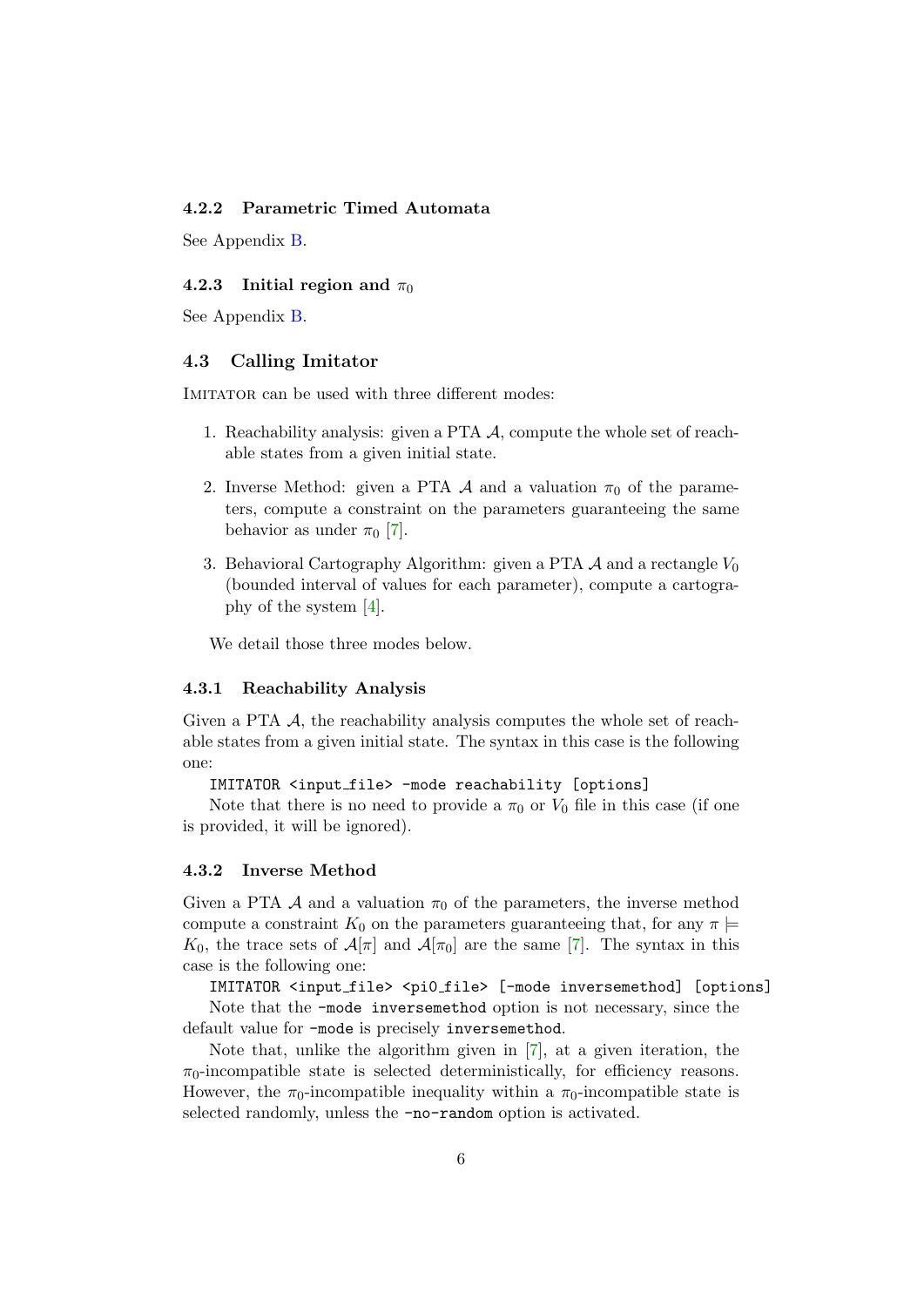<span id="page-6-1"></span>In this case, IMITATOR outputs the resulting constraint  $K_0$  on the standard output.

#### <span id="page-6-0"></span>4.3.3 Cartography

Given a PTA  $\mathcal A$  and a rectangle  $V_0$  (bounded interval of values for each parameter), the Behavioral Cartography Algorithm computes a cartography of the system [\[4\]](#page-18-7). Two possible variants of the algorithm can be used:

- 1. The standard variant covers all the integer points within  $V_0$ . The syntax in this case is the following one: IMITATOR <input file> <V0 file> [-mode cover] [options]
- 2. The alternative variant calls the inverse method a certain number of times on a random point  $V_0$ . The syntax in this case is the following one:

IMITATOR <input file> <V0 file> [-mode randomX] [options] where X represents the number of random points to consider. If a point has already been generated before, the inverse method is not called. If a point belongs to one of the tiles computed before, the inverse method is not called neither. Therefore, in practice, the number of tiles generated is smaller than X.

When in behavioral cartography mode, one can generate the cartography in a graphical form (for 2 dimensions) using option -cart (see below). In that case, an image will be output.

It is also possible to automatically color this cartography (in green and red) according to a property to be verified. The property must be defined at the end of the .imi model file, using the following syntax:

property := [PROP]

[PROP] must conform to one of the following patterns, where AUTOMATON is an automaton name, LOCATION is a location name, a, a1, a2 are actions, and the deadline d is a (possibly parametric) linear expression:

- property := unreachable loc[AUTOMATON] = LOCATION
- property := if a2 then a1 has happened before
- property := everytime a2 then a1 has happened before
- property := everytime a2 then a1 has happened once before
- property := if a1 then eventually a2
- property := everytime a1 then eventually a2
- property := everytime a1 then eventually a2 once before next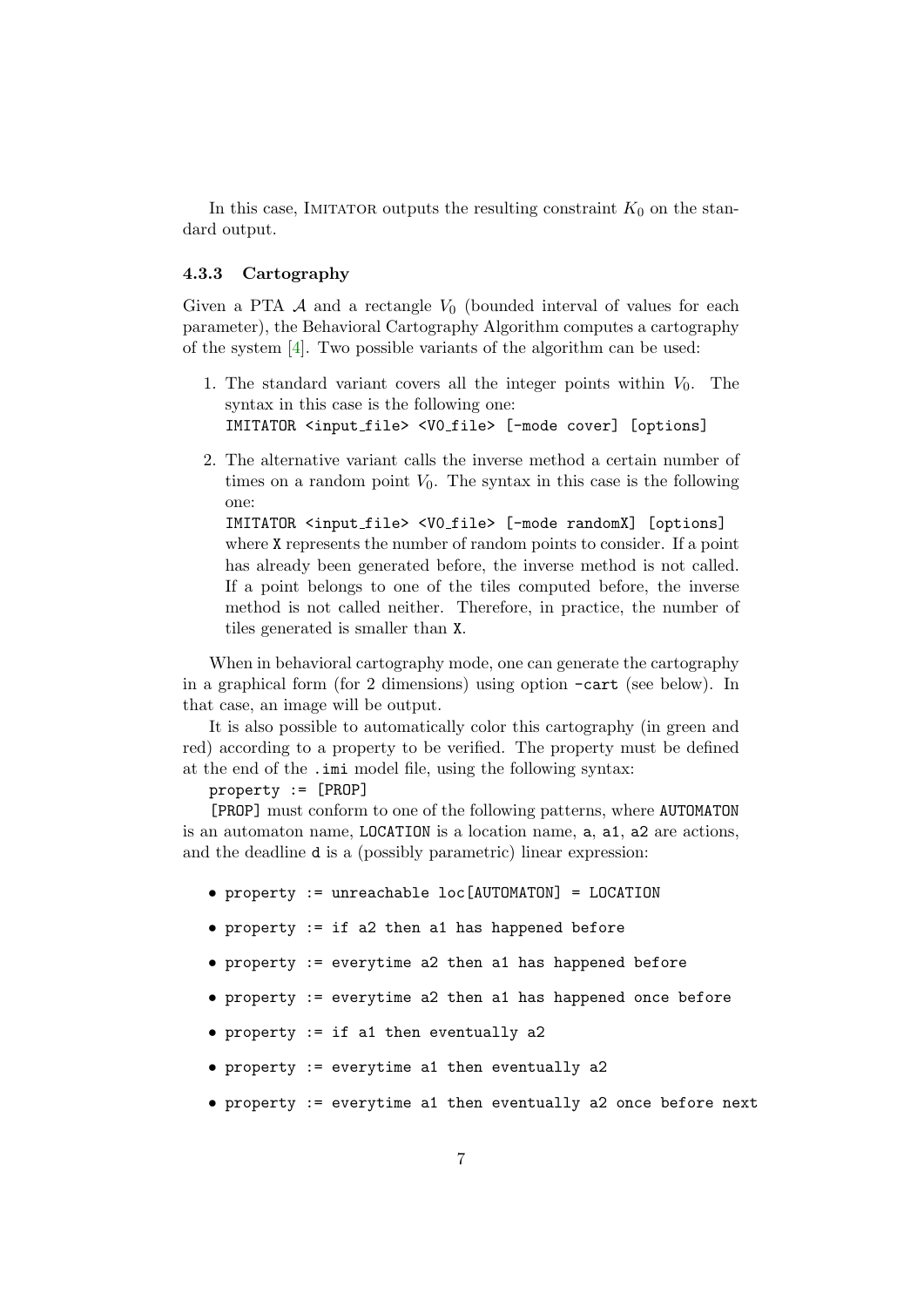- property := a within d
- property := if a2 then a1 has happened within d before
- property := everytime a2 then a1 has happened within d before
- property := everytime a2 then a1 has happened once within d before
- property := if a1 then eventually a2 within d
- property := everytime a1 then eventually a2 within d
- property := if a1 then eventually a2 within d once before next
- property  $:=$  sequence a1, ..., an
- property  $:=$  always sequence a1, ..., an

#### <span id="page-7-0"></span>4.3.4 Options

The options available for IMITATOR are explained in the following.

-acyclic (default: false) Does not test if a new state was already encountered. In a normal use, when IMITATOR encounters a new state, it checks if it has been encountered before. This test may be time consuming for systems with a high number of reachable states. For acyclic systems, all traces pass only once by a given location. As a consquence, there are no cycles, so there should be no need to check if a given state has been encountered before. This is the main purpose of this option.

However, be aware that, even for acyclic systems, several (different) traces can pass by the same state. In such a case, if the -acyclic option is activated, IMITATOR will compute *twice* the states after the state common to the two traces. As a consequence, it is all but sure that activating this option will lead to an increase of speed.

Note also that activating this option for non-acyclic systems may lead to an infinite loop in IMITATOR.

-cart (default: off) After execution of the behavioral cartography, plots the generated zones as a PostScript file. This option takes an integer which limits the number of generated plots, where each plot represents the projection of the parametric zones on two parameters. If the considered rectangle  $v_0$  is spanned by two parameters only, then  $\textrm{-cart 1}$  will plot the projection of the generated zones on these two parameters.

This option makes use of the external utility graph, which is part of the GNU plotting utils, available on most Linux platforms. The generated files will be located in the same directory as the source files, unless option -log-prefix is used.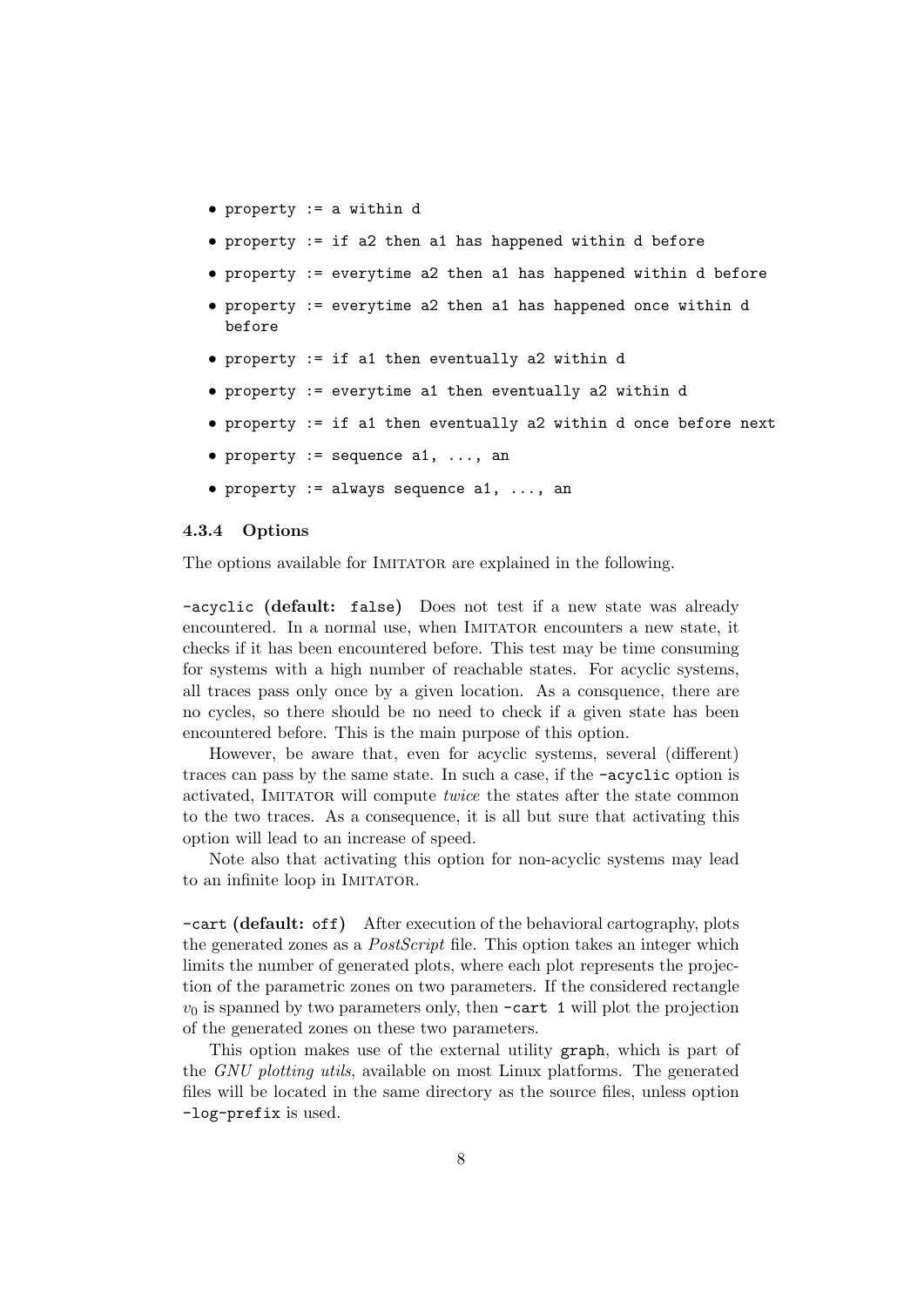<span id="page-8-0"></span>-depth-limit <limit> (default: none) Limits the number of iterations in the Post exploration, i.e., the depth of the traces. In the cartography mode, this option gives a limit to each call to the inverse method.

-fancy (default: false) In the graphical output of the reachable states (see option -with-dot), provide detailed information on the local states of the composed automata.

-fromGrML (default: false) Does not use the standard input syntax described here, but a GrML input syntax. This is used when interfacing IMITATOR with the CosyVerif platform. Note that, in that case, not all syntactic features of IMITATOR are supported.

-IMK (default: false) Uses a variant of the inverse method that returns a constraint such that no  $\pi_0$ -compatible state is reached; it does not guarantee however that any "good" state will be reached (see [\[7\]](#page-18-3)).

-IMunion (default: false) Uses a variant of the inverse method that returns the union of the constraints associated to the last state of each path (see [\[7\]](#page-18-3)).

-incl (default: false) Consider an inclusion of region instead of the equality when performing the Post operation. In other terms, when encountering a new state, IMITATOR checks if the same state (same location and same constraint) has been encountered before and, if yes, does not consider this "new" state. However, when the -inclusion option is activated, it suffices that a previous state with the same location and a constraint greater or equal to the constraint of the new state has been encountered to stop the analysis. This option corresponds to the way that, e.g., HYTECH works, and suffices when one wants to check the non-reachability of a given bad state.

-log-prefix (default: <input\_file>) Set the prefix for log (.states) and graphical (.jpg) files.

-merge (default: false) Use the merging technique of [\[6\]](#page-18-5). Note that, in that case, not all the properties of the inverse method are preserved.

-mode (default: inversemethod) The mode for IMITATOR.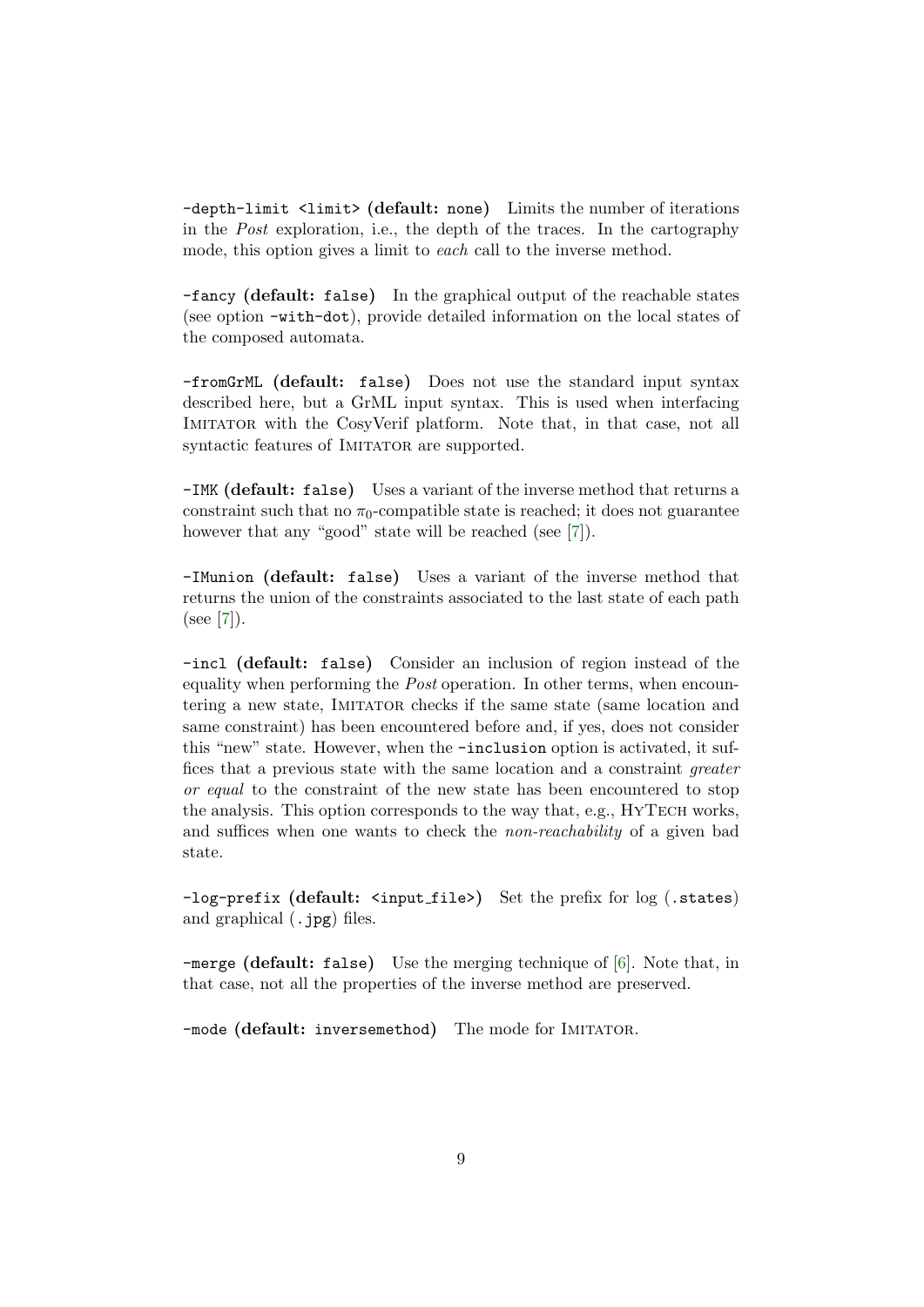|                              | reachability Parametric reachability analysis       |
|------------------------------|-----------------------------------------------------|
|                              | (see Section $4.3.1$ )                              |
| inversemethod Inverse method |                                                     |
|                              | (see Section $4.3.2$ )                              |
| cover                        | Behavioral Cartography Algorithm with full coverage |
|                              | (see Section $4.3.3$ )                              |
| randomXX                     | Behavioral Cartography Algorithm with XX iterations |
|                              | (see Section $4.3.3$ )                              |

 $-$ no-random (default: false) No random selection of the  $\pi_0$ -incompatible inequality (select the first found). By default, select an inequality in a random manner.

-PTA2GrML (default: false) Translates the input model to a GrML format, and exits.

-PTA2JPG (default: false) Translates the input model to a graphical, human-readable form (in .  $ipg$  format), and exits.

-states-limit (default: none) Will try to stop after reaching this number of states. Warning: the program may have to first finish computing the current iteration before stopping.

-statistics (default: false) Print info on number of calls to PPL, and other statistics about memory and time. Warning: enabling this option may slow down the analysis, and will certainly induce some extra computational time at the end.

-step (default: 1) Step for the behavioral cartography.

-sync-auto-detect (default: false) IMITATOR considers that all the automata declaring a given synchronization label must be able to synchronize all together, so that the synchronization can happen. By default, Imitator considers that the synchronization labels declared in an automaton are those declared in the synclabs section. Therefore, if a synchronization label is declared but never used in (at least) one automaton, this label will never be synchronized in the execution<sup>[1](#page-9-0)</sup>.

The option -sync-auto-detect allows to detect automatically the synchronization labels in each automaton: the labels declared in the synclabs section are ignored, and the IMITATOR considers that only the labels really used in an automaton are those considered to be declared.

<span id="page-9-0"></span><sup>&</sup>lt;sup>1</sup>In such a case, the synchronization label is actually completely removed before the execution, in order to optimize the execution, and the user is warned of this removal.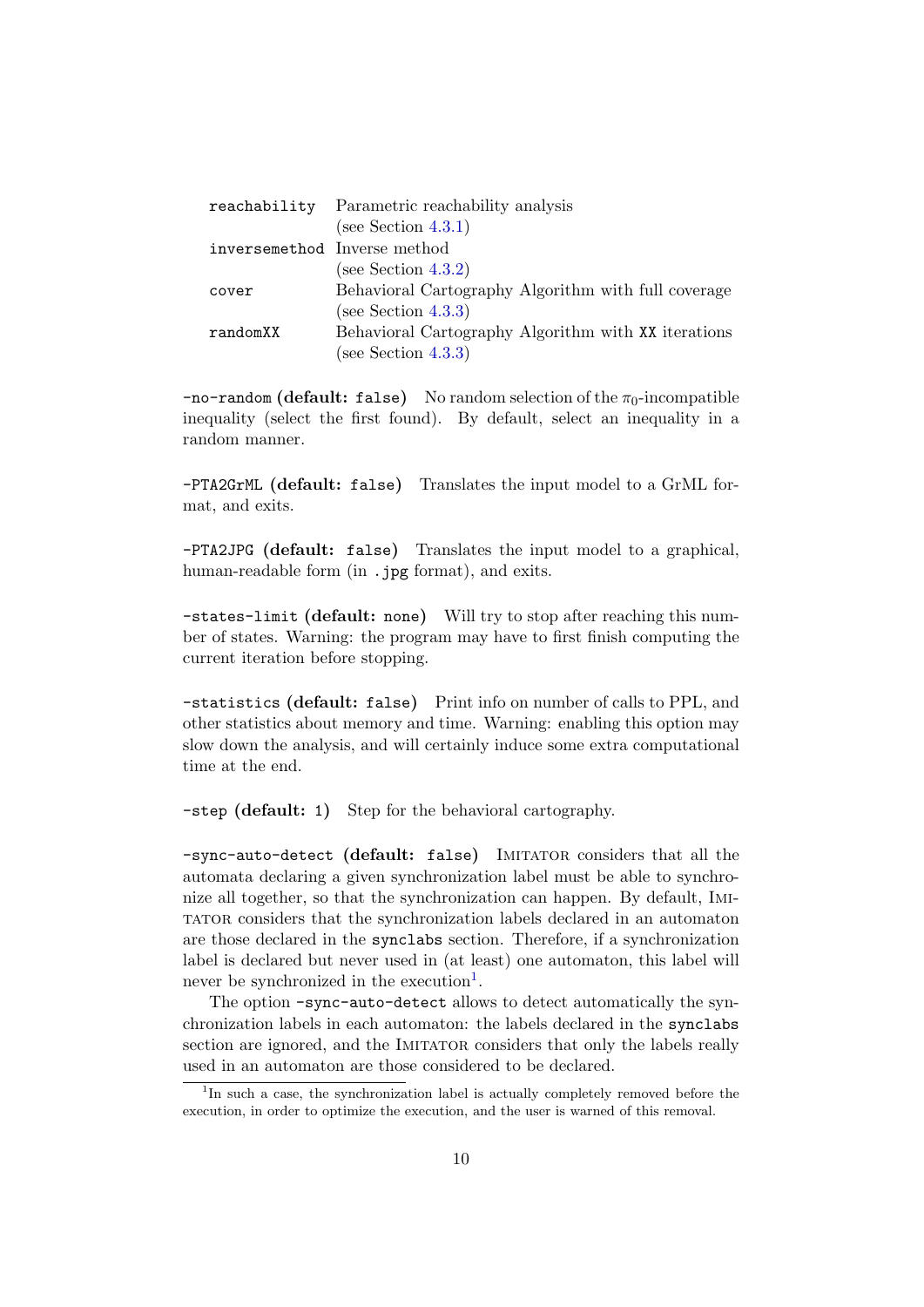-time-limit <limit> (default: none) Try to limit the execution time (the value  $\langle$ limit> is given in seconds). Note that, in the current version of IMITATOR, the test of time limit is performed at the end of an iteration only (i.e., at the end of a given Post iteration). In the cartography mode, this option represents a global time limit, not a limit for each call to the inverse method.

-timed (default: false) Add a timing information to each output of the program.

-verbose (default: standard) Give some debugging information, that may also be useful to have more details on the way IMITATOR works. The admissible values for -verbose are given below:

|        | nodebug Give only the resulting constraint                           |
|--------|----------------------------------------------------------------------|
|        | standard Give little information (number of steps, computation time) |
| low    | Give little additional information                                   |
| medium | Give quite a lot of information                                      |
| high   | Give much information                                                |
| total  | Give really too much information                                     |

-with-dot (default: false) Graphical output using DOT. In this case, IMITATOR outputs a file <input\_file>.jpg, which is a graphical output in the jpg format, generated using DOT, corresponding to the trace set.

Note that the location and the name of those two files can be changed using the -log-prefix option.

-with-graphics-source (default: false) Keep file(s) generated for the graphical outputs.

-with-log (default: false) Generation of the files describing the reachable states. In this case, IMITATOR outputs a file <input\_file>.states containing the set of all the reachable states, with their names and the associated constraint on the clocks and parameters. If one wants to generate also the constraint on the parameters only, use the -with-parametric-log option. This file also contains the source for the generation of the graphical file, using the DOT syntax.

-with-parametric-log (default: false) For any constraint on the clocks and the parameters in the description of the states in the log files, add the constraint on the parameters only (i.e., eliminate clock variables).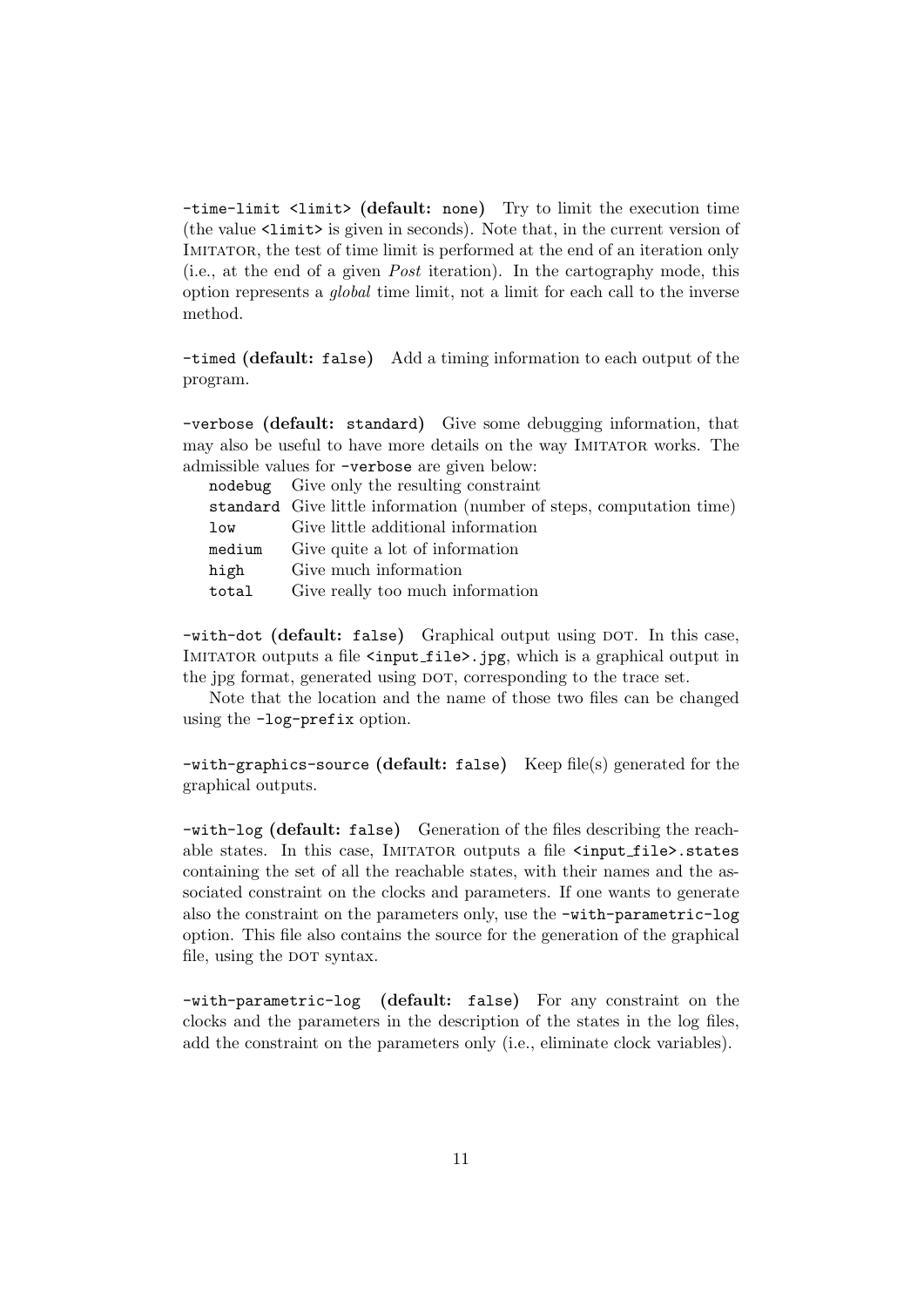#### <span id="page-11-0"></span>4.3.5 Examples of Calls

IMITATOR flipflop.imi -mode reachability Computes a reachability analysis on the automata described in file flipflop.imi.

IMITATOR flipflop.imi -mode reachability -with-dot -with-log Computes a reachability analysis on the automata described in file flipflop.imi. Will generate files flipflop.imi.states, containing the description of the reachable states, and flipflop.imi.jpg depicting the reachability graph.

IMITATOR flipflop.imi flipflop.pi0 Calls the inverse method on the automata described in file flipflop.imi, and the reference valuation  $\pi_0$ given in file flipflop.pi0. The resulting constraint  $K_0$  will be given on the standard output.

IMITATOR flipflop.imi flipflop.pi0 -with-log -with-parametric-log Calls the inverse method on the automata described in file flipflop.imi, and the reference valuation  $\pi_0$  given in file flipflop.pi0. The resulting constraint  $K_0$  will be given on the standard output. and IMITATOR will generate the file flipflop.imi.states, containing the description of the (parametric) states reachable under  $K_0$ . Moveover, for any state in this file, both the constraint on the clocks and the parameters, and the constraint on the parameters will be given.

IMITATOR SRlatch.imi SRlatch.v0 -mode cover Calls the behavioral cartography algorithm on the automata described in file flipflop.imi, and the rectangle  $V_0$  given in file **SRlatch.v0.** The algorithm will cover (at least) all the integer points within  $V_0$ . The resulting set of tiles will be given on the standard output.

IMITATOR SRlatch.imi SRlatch.v0 -mode cover -with-dot -with-log Calls the behavioral cartography algorithm on the automata described in file flipflop.imi, and the rectangle  $V_0$  given in file SRlatch.v0. The algorithm will cover (at least) all the integer points within  $V_0$ . The resulting set of tiles will be given on the standard output. Given  $n$  the number of generated tiles (i.e., the number of calls to the inverse method algorithm), the program will generate n files of the form  $SRlatch.min.i.states$  (resp. n files of the form  $\texttt{SRLatch.ini}_i$ .jpg) giving the description of the states (resp. the reachability graph) of tile i, for  $i = 1, \ldots, n$ .

IMITATOR SRlatch.imi SRlatch.v0 -mode random100 -with-dot Calls the behavioral cartography algorithm on the automata described in file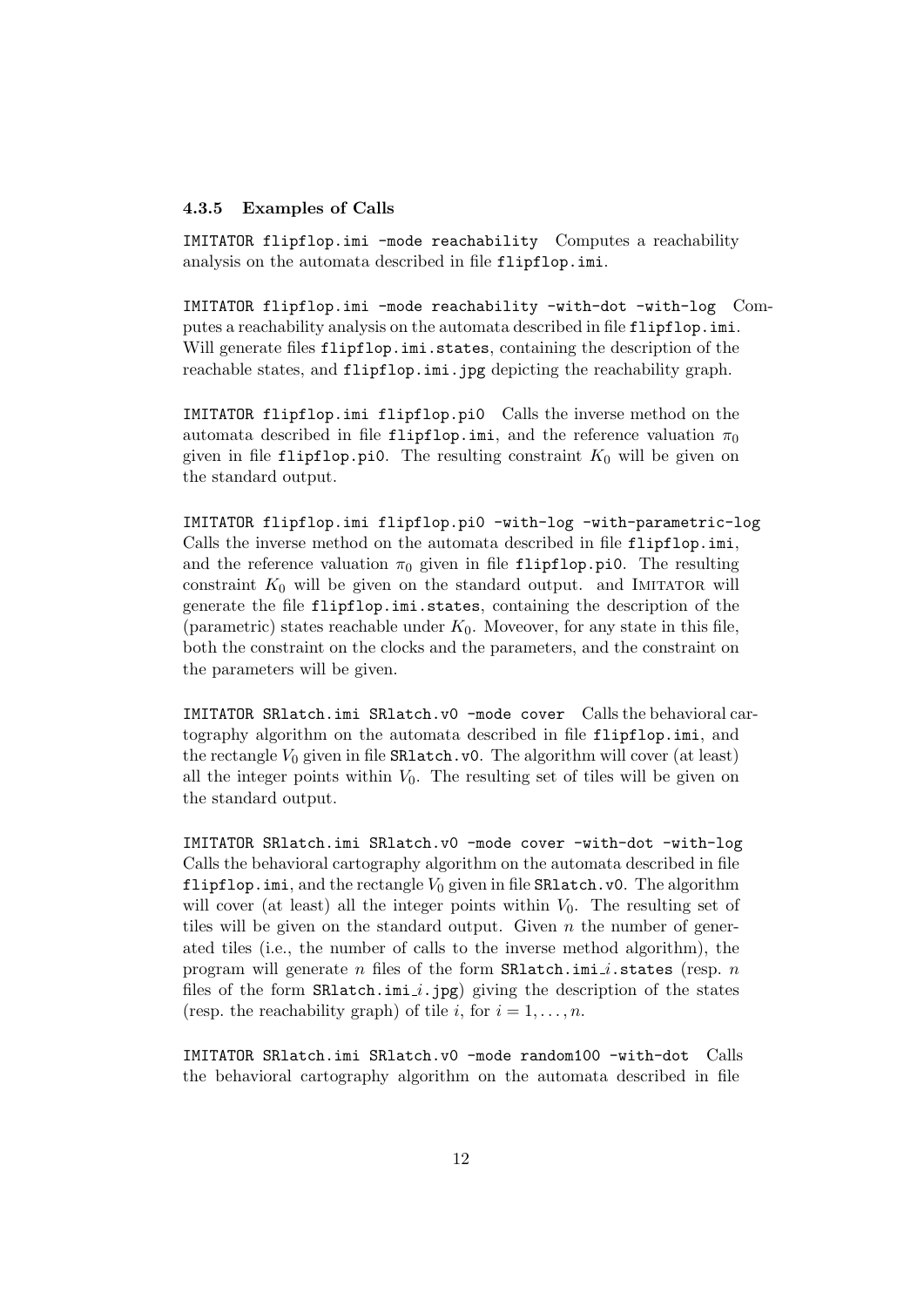<span id="page-12-3"></span>

<span id="page-12-2"></span>Figure 4: SR latch (left) and environment (right)

flipflop.imi, and the rectangle  $V_0$  given in file SRlatch.v0. The program will call the inverse method on 100 points randomly selected within  $V_0$ . Since some points may be generated several times, or some points may belong to previously generated tiles (see Section [4.3.3\)](#page-6-0), the number  $n$  of tiles generated will be such that  $n \leq 100$ . The program will generate n files of the form  $\texttt{SRIatch.ini}_i$ .jpg giving the reachability graph of tile i, for  $i=1,\ldots,n.$ 

# <span id="page-12-0"></span>5 Example: SR-latch

We consider a SR-latch described in, e.g., [\[10\]](#page-19-3), and depicted on Figure [4](#page-12-2) left. The possible configurations of the latch are the following ones:

| S | R |       |       |
|---|---|-------|-------|
|   |   | latch | latch |
|   |   |       |       |
|   |   |       |       |
|   |   |       |       |

We consider an initial configuration with  $R = S = 1$  and  $Q = \overline{Q} = 0$ . As depicted in Figure [4,](#page-12-2) the signal S first goes down. Then, the signal R goes down after a time  $t^{\downarrow}$ .

We consider that the gate  $Nor_1$  (resp.  $Nor_2$ ) has a punctual parametric delay  $\delta_1$  (resp.  $\delta_2$ ). Moreover, the parameter  $t^{\downarrow}$  corresponds to the time duration between the fall of  $S$  and the fall of  $R$ .

### <span id="page-12-1"></span>5.1 Parametric Reachability Analysis

We first perform a reachability analysis. The launch command for IMITATOR is the following one:

#### IMITATOR SRlatch.imi -mode reachability

Considering this environment, the trace set of this system is given in Figure [5,](#page-13-1) where the states  $q_i$ ,  $i = 0, \ldots, 6$  correspond to the following values for each signal: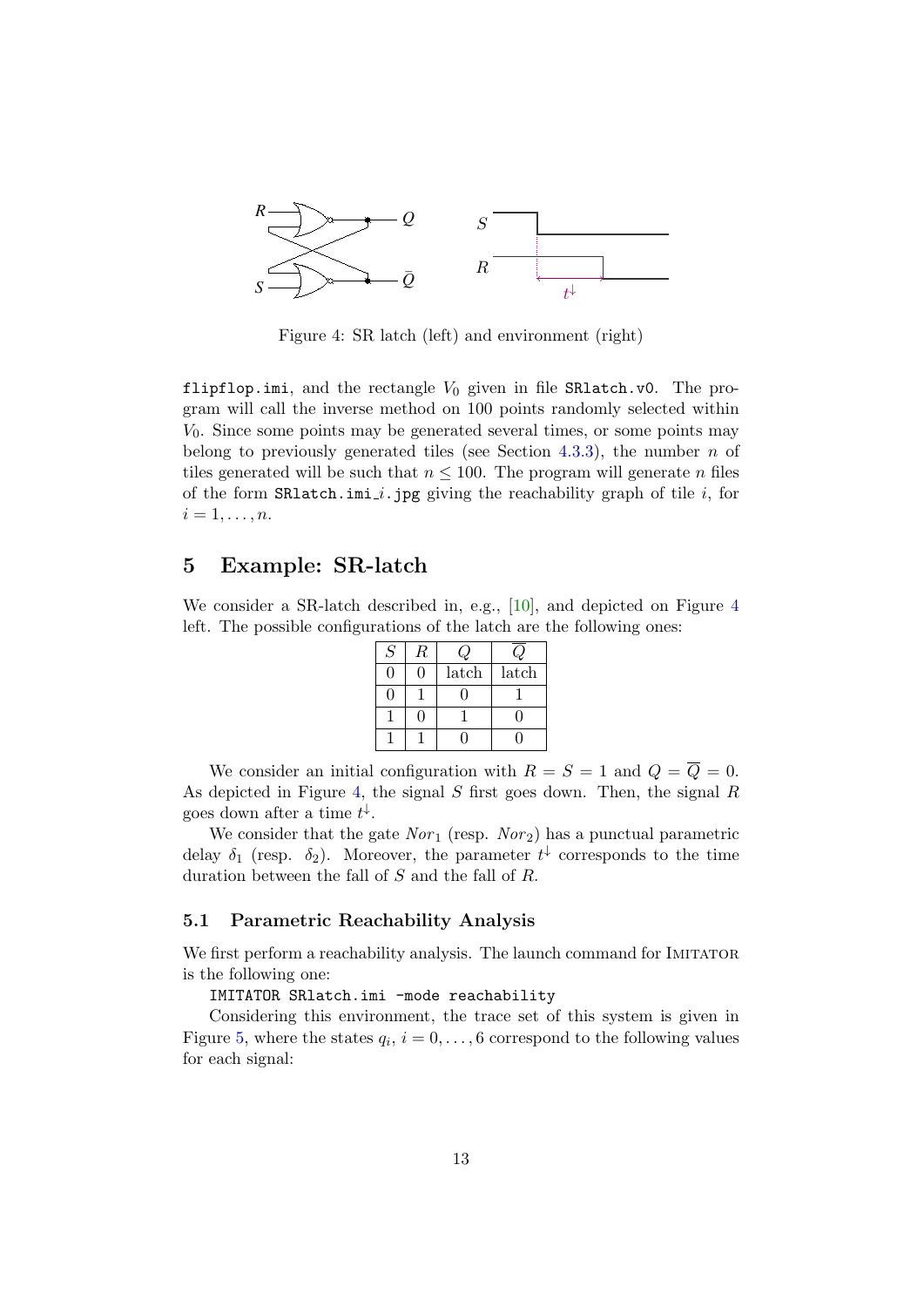

Figure 5: Parametric reachability analysis of the SR latch

<span id="page-13-1"></span>

| State | S | $\boldsymbol{R}$ | Q              |              |
|-------|---|------------------|----------------|--------------|
| $q_0$ | 1 | 1                | $\overline{0}$ | $\Omega$     |
| $q_1$ | 0 | 1                | 0              | 0            |
| $q_2$ | 0 | 0                | 0              | $\Omega$     |
| $q_3$ | 0 | 1                | 0              | 1            |
| $q_4$ | 0 | 0                | $\Omega$       | $\mathbf{1}$ |
| $q_5$ | 0 | 0                | 1              | 0            |
| $q_6$ | O | O                | 0              |              |

### <span id="page-13-0"></span>5.2 Behavioral Cartography Algorithm

Using IMITATOR, we now perform a behavioral cartography of this system. We consider the following rectangle  $V_0$  for the parameters:

$$
t^{\downarrow} \in [0, 10] \n\delta_1 \in [0, 10] \n\delta_2 \in [0, 10]
$$

The launch command for IMITATOR is the following one:

IMITATOR SRlatch.imi SRlatch.v0 -mode cover

We get the following six behavioral tiles. Note that the graphical outputs, automatically generated in the jpg format by IMITATOR using the -with-dot option, were rewritten in LAT<sub>E</sub>X in this document.

Tile 1. This tile corresponds to the values of the parameters verifying the following constraint:

$$
t^{\downarrow} = \delta_2 \quad \wedge \quad \delta_1 = 0
$$

The trace set of this tile is given in Figure [6.](#page-14-0)

Since  $t^{\downarrow} = \delta_2$ ,  $R^{\downarrow}$  and  $\overline{Q}^{\uparrow}$  will occur at the same time. Thus, the order of those two events is unspecified, which explains the choice between going to  $q_2$  or  $q_3$ . When in state  $q_2$ , either  $Q^{\uparrow}$  can occur (since  $\delta_1 = 0$ ), in which case the system is stable, or  $\overline{Q}^{\uparrow}$  can occur, which also leads to stability.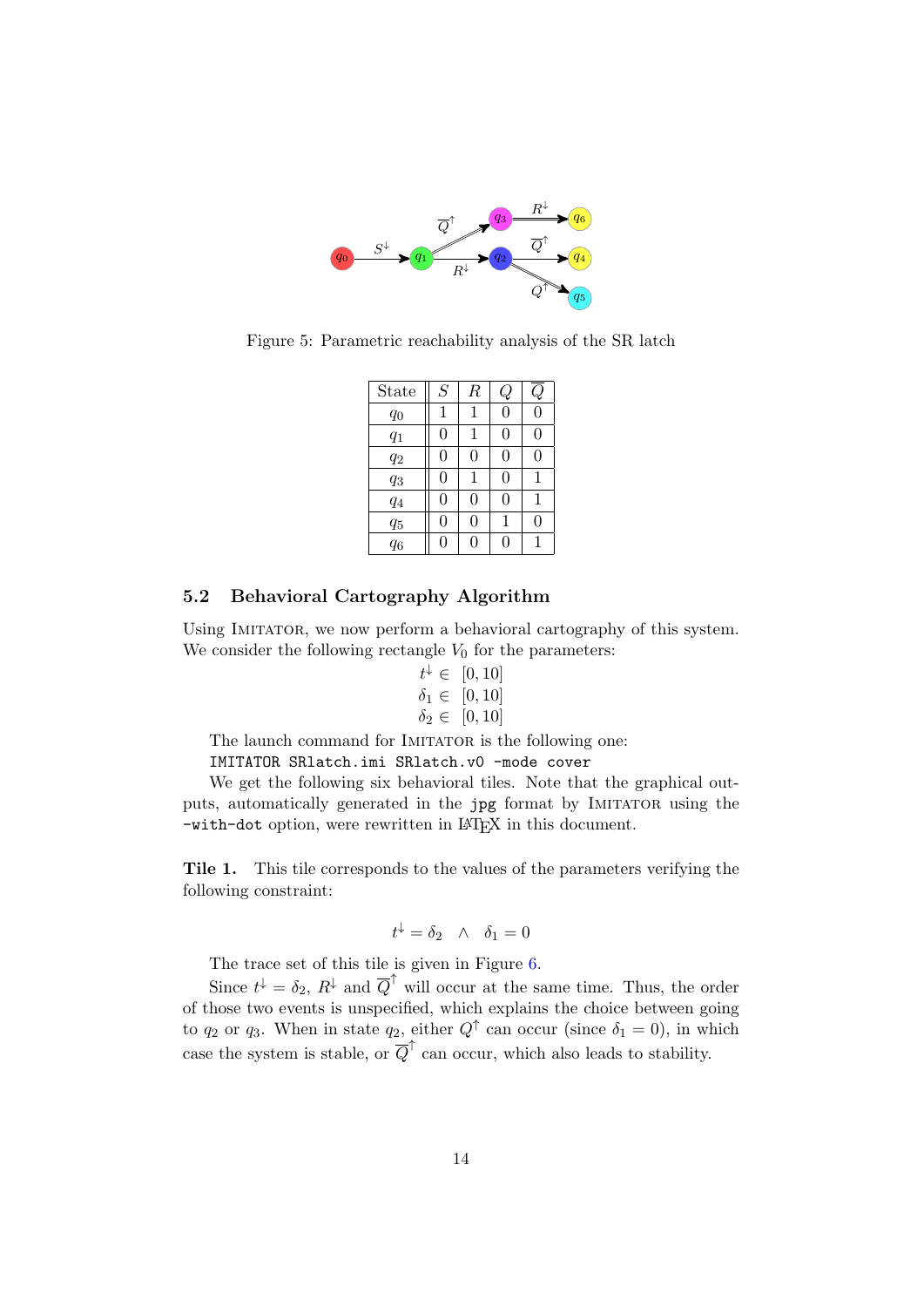

<span id="page-14-0"></span>Figure 6: Trace set of tile 1 for the SR latch

Tile 2. This tile corresponds to the values of the parameters verifying the following constraint:

$$
t^{\downarrow} = \delta_2 \quad \wedge \quad \delta_1 > 0
$$

The trace set of this tile is given in Figure [7.](#page-14-1)



<span id="page-14-1"></span>Figure 7: Trace set of tile 2 for the SR latch

Since  $t^{\downarrow} = \delta_2$ ,  $R^{\downarrow}$  and  $\overline{Q}^{\uparrow}$  will occur at the same time. Thus, the order of those two events is unspecified, which explains the choice between going to  $q_2$  or  $q_3$ . When in state  $q_2, Q^{\uparrow}$  can not occur (since  $\delta_1 > 0$ ), so  $\overline{Q}^{\uparrow}$  occurs immediately after  $R^{\downarrow}$ , which leads to stability.

Tile 3. This tile corresponds to the values of the parameters verifying the following constraint:

$$
\delta_2 > t^{\downarrow} + \delta_1
$$

The trace set of this tile is given in Figure [8.](#page-14-2)

<span id="page-14-2"></span>

Figure 8: Trace set of tile 3 for the SR latch

In this case, since  $\delta_2 > t^{\downarrow} + \delta_1$ ,  $S^{\downarrow}$  will occur before the gate  $Nor_2$  has the time to change. For the same reason,  $Q^{\uparrow}$  will change before  $Nor_{1}$  has the time to change. With  $Q = 1$ , the system is now stable: Nor<sub>1</sub> does not change.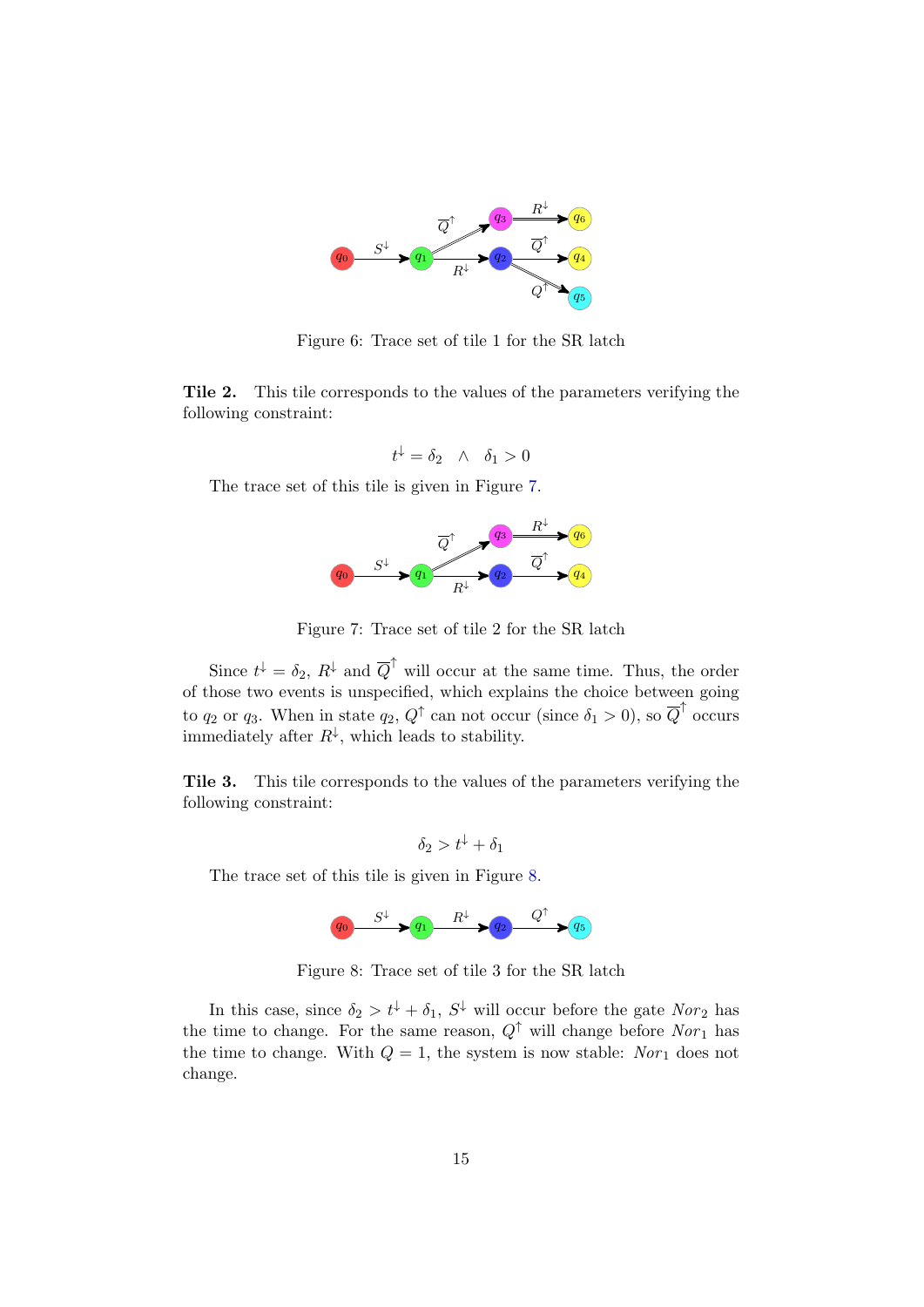Tile 4. This tile corresponds to the values of the parameters verifying the following constraint:

 $t^{\downarrow} + \delta_1 = \delta_2 \quad \wedge \quad \delta_2 \ge \delta_1 \quad \wedge \quad \delta_1 > 0$ 

The trace set of this tile is given in Figure [9.](#page-15-0)



<span id="page-15-0"></span>Figure 9: Trace set of tile 4 for the SR latch

Since  $t^{\downarrow} + \delta_1 = \delta_2$ , both  $Q^{\uparrow}$  or  $\overline{Q}^{\uparrow}$  can occur. Once one of them occured, the system gets stable, and no other change occurs.

Tile 5. This tile corresponds to the values of the parameters verifying the following constraint:

 $\delta_2 > t^{\downarrow} \quad \wedge \quad t^{\downarrow} + \delta_1 > \delta_2$ 

The trace set of this tile is given in Figure [10.](#page-15-1)

<span id="page-15-1"></span>

Figure 10: Trace set of tile 5 for the SR latch

Since  $\delta_2 > t^{\downarrow}$ , the gate  $Nor_2$  can not change before  $R^{\downarrow}$  occurs. However, since  $t^{\downarrow} + \delta_1 > \delta_2$ , the gate  $Nor_2$  changes before  $Q^{\uparrow}$  can occur, thus leading to event  $\overline{Q}^{\uparrow}$ .

Tile 6. This tile corresponds to the values of the parameters verifying the following constraint:

$$
t^\downarrow > \delta_2
$$

The trace set of this tile is given in Figure [11.](#page-15-2)

<span id="page-15-2"></span>

Figure 11: Trace set of tile 6 for the SR latch

Since  $t^{\downarrow} > \delta_2$ ,  $\overline{Q}^{\uparrow}$  occurs before  $S^{\downarrow}$ . The system is then stable.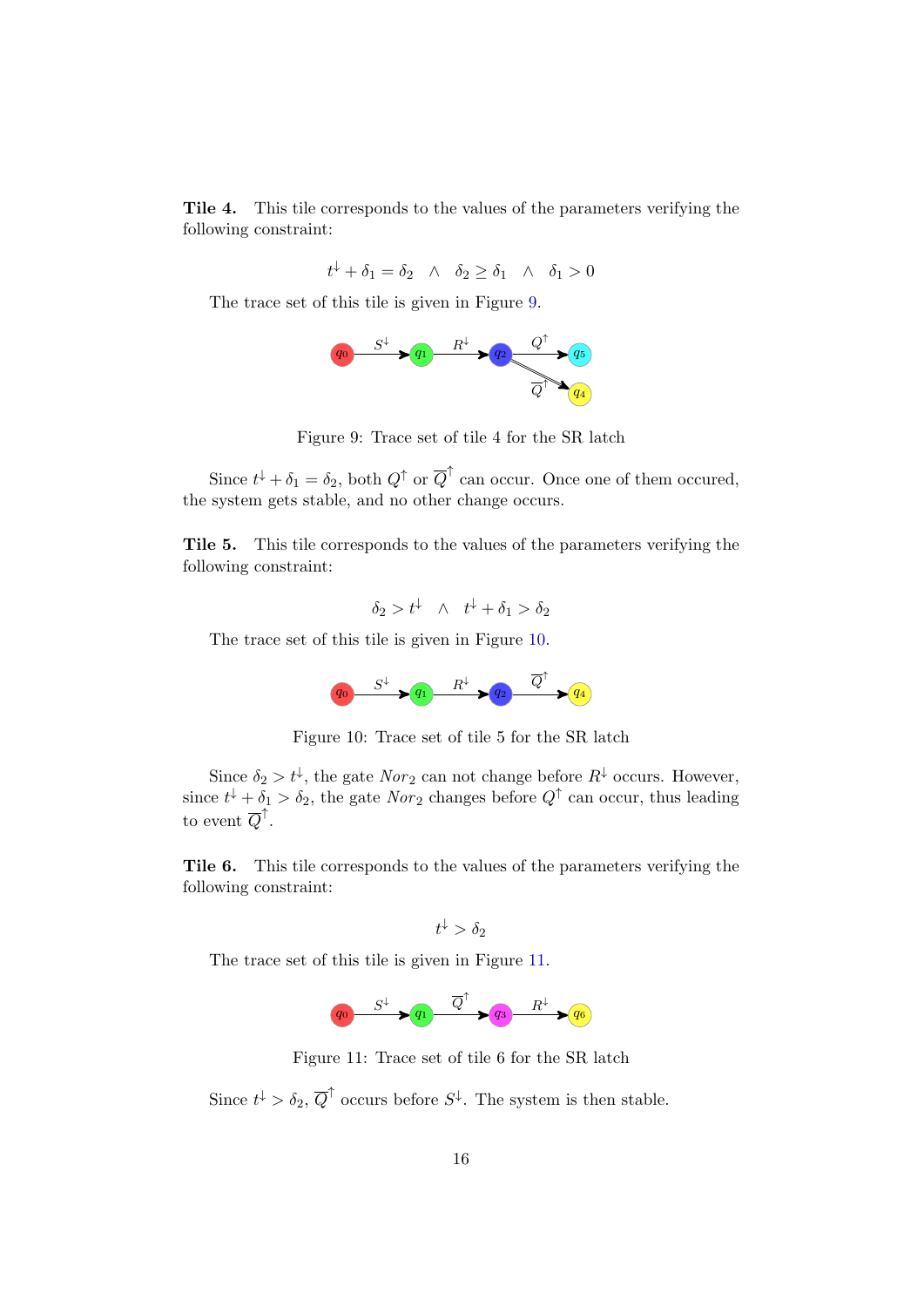Cartography. We give in Figure [12](#page-16-0) the cartography of the SR latch example. For the sake of simplicity of representation, we consider only parameters  $\delta_1$  and  $\delta_2$ . Therefore, we set  $t^{\downarrow} = 1$ .



<span id="page-16-0"></span>

Note that tile 1 corresponds to a point, and tiles 2 and 4 correspond to lines.

The rectangle  $V_0$  has been represented with dashed lines. Note that all tiles (except tile 1) are unbounded, so that they cover, not only  $V_0$ , but all the positive real-valued plan.

The source code of this example is available in Appendix [A.](#page-20-0)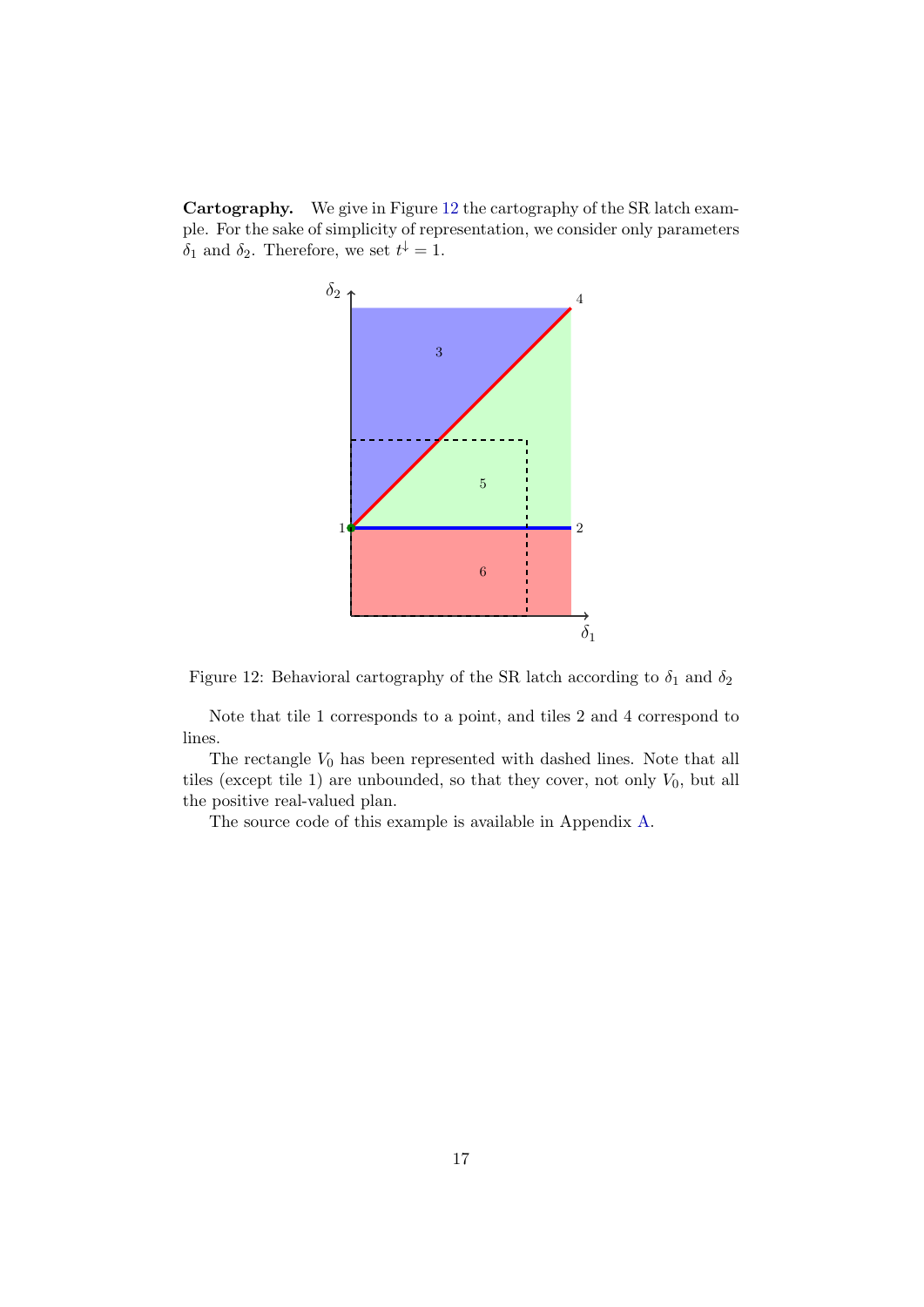# <span id="page-17-0"></span>Acknowledgments

Étienne André initiated the development of IMITATOR, and keeps developing it. Emmanuelle Encrenaz and Laurent Fribourg have been great contributors of Imitator, on a theoretical point of view, and to find applications both from the literature and real case studies. Abdelrezzak Bara provided several examples from the hardware literature. Jeremy Sproston provided examples from the probabilistic community. Ulrich Kühne made several important improvements to IMITATOR, and linked the tool to PPL. Daphne Dussaud implemented the graphical output of the behavioral cartography. Romain Soulat implemented powerful algorithmic optimizations, and brought many case studies.

Imitator's logo comes from KaterBegemot's Typing monkey.svg (Licence: Creative Commons Attribution-Share Alike 3.0 Unported).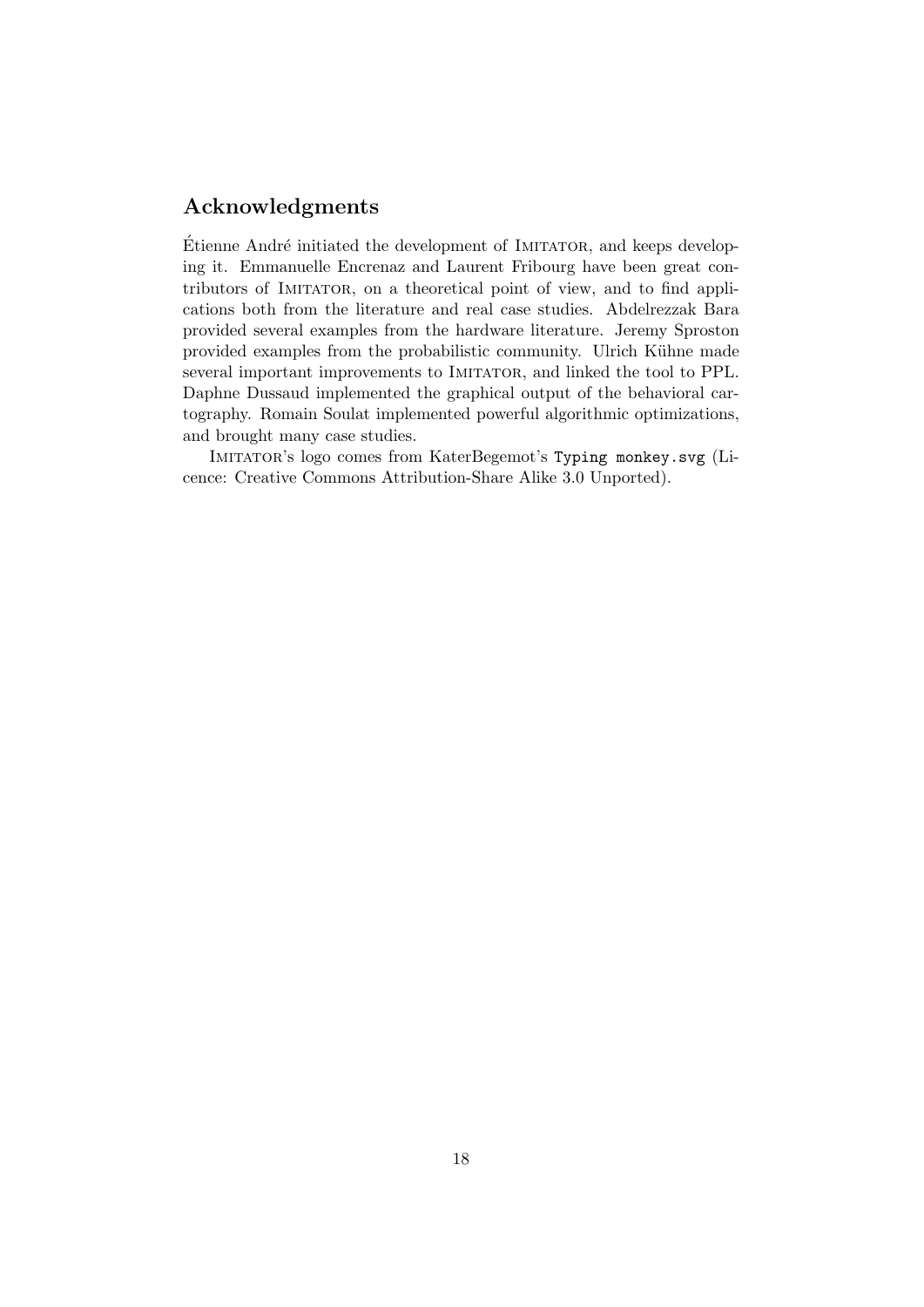# References

- <span id="page-18-2"></span>[1] Y. Adbeddaïm and O. Maler. Preemptive job-shop scheduling using stopwatch automata. In J.-P. Katoen and P. Stevens, editors, Proceedings of the 8th International Conference on Tools and Algorithms for Construction and Analysis of Systems (TACAS'02), volume 2280 of Lecture Notes in Computer Science, pages 113–126. Springer-Verlag, Apr. 2002. [3](#page-2-4)
- <span id="page-18-4"></span>[2] R. Alur, C. Courcoubetis, T. A. Henzinger, and P.-H. Ho. Hybrid automata: An algorithmic approach to the specification and verification of hybrid systems. In R. L. Grossman, A. Nerode, A. P. Ravn, and H. Rischel, editors, Hybrid Systems 1992, volume 736 of Lecture Notes in Computer Science, pages 209–229. Springer, 1993. [3](#page-2-4)
- <span id="page-18-1"></span>[3] R. Alur, T. A. Henzinger, and M. Y. Vardi. Parametric real-time reasoning. In Proceedings of the twenty-fifth annual ACM symposium on Theory of computing, STOC'93, pages 592–601, New York, NY, USA, 1993. ACM. [3](#page-2-4)
- <span id="page-18-7"></span>[4] E. André and L. Fribourg. Behavioral cartography of timed automata. In A. Kučera and I. Potapov, editors, Proceedings of the 4th Workshop on Reachability Problems in Computational Models (RP'10), volume 6227 of Lecture Notes in Computer Science, pages 76–90, Brno, Czech Republic, Aug. 2010. Springer. [6,](#page-5-5) [7](#page-6-1)
- <span id="page-18-0"></span>[5] E. André, L. Fribourg, U. Kühne, and R. Soulat. IMITATOR 2.5: A tool for analyzing robustness in scheduling problems. In D. Giannakopoulou and D. Méry, editors, *Proceedings of the 18th International* Symposium on Formal Methods (FM'12), volume 7436 of Lecture Notes in Computer Science, pages 33–36, Paris, France, Aug. 2012. Springer. [1,](#page-0-0) [3](#page-2-4)
- <span id="page-18-5"></span>[6] E. André, L. Fribourg, and R. Soulat. Enhancing the inverse method with state merging. In A. Goodloe and S. Person, editors, *Proceedings of* the 4th NASA Formal Methods Symposium (NFM'12), volume 7226 of Lecture Notes in Computer Science, pages 100–105, Norfolk, Virginia, USA, Apr. 2012. Springer. [5,](#page-4-4) [9](#page-8-0)
- <span id="page-18-3"></span>[7] E. André and R. Soulat. *The Inverse Method.* ISTE Ltd and John Wiley & Sons Inc., 2013. 176 pages. [3,](#page-2-4) [6,](#page-5-5) [9](#page-8-0)
- <span id="page-18-6"></span>[8] R. Bagnara, P. M. Hill, and E. Zaffanella. The Parma Polyhedra Library: Toward a complete set of numerical abstractions for the analysis and verification of hardware and software systems. Science of Computer Programming, 72(1–2):3–21, 2008. [5](#page-4-4)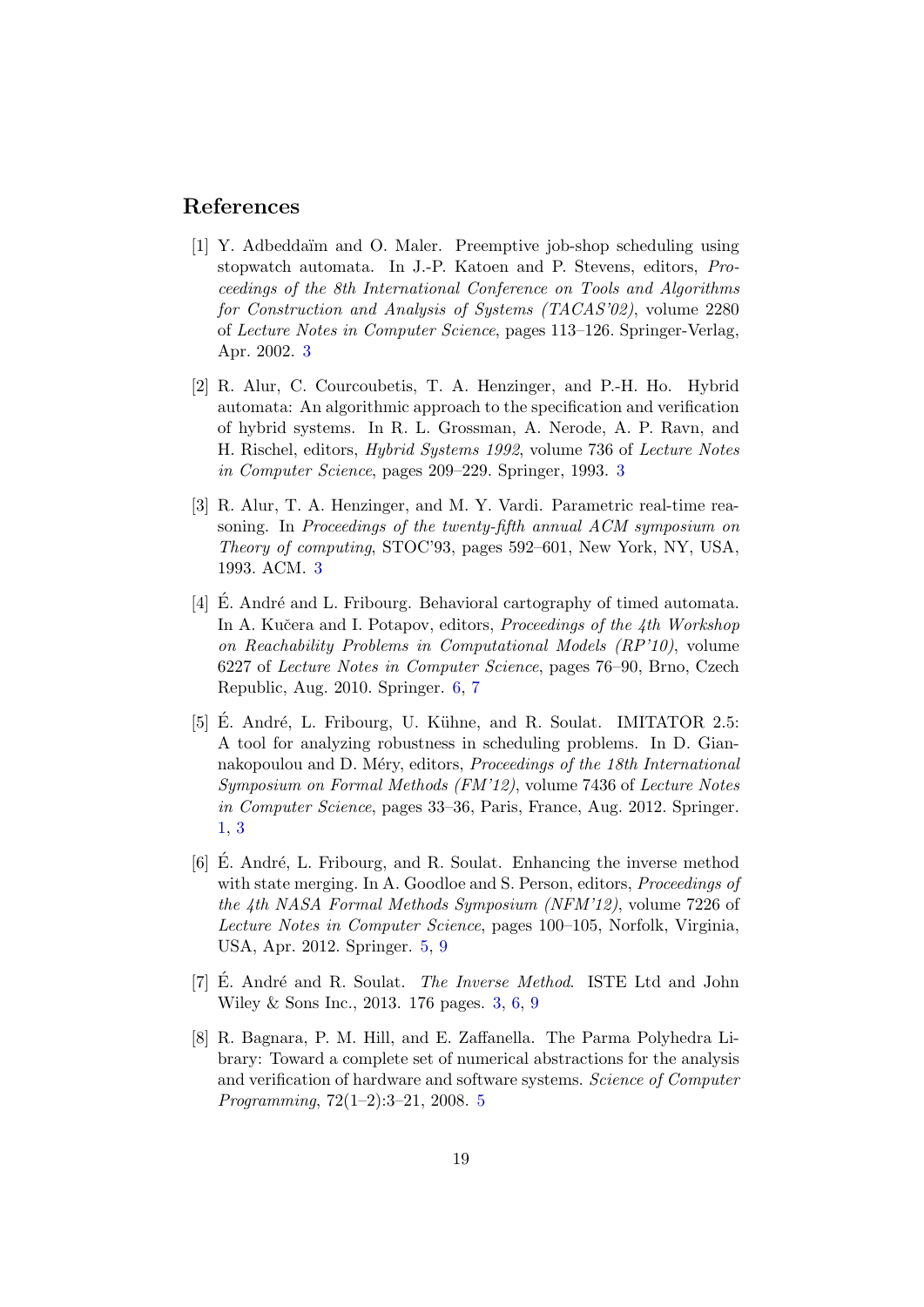- <span id="page-19-0"></span>[9] E. M. Clarke, O. Grumberg, S. Jha, Y. Lu, and H. Veith. Counterexample-guided abstraction refinement. In CAV'00, pages 154– 169. Springer-Verlag, 2000. [3](#page-2-4)
- <span id="page-19-3"></span>[10] D. Harris and S. Harris. *Digital Design and Computer Architecture*. Morgan Kaufmann Publishers Inc., San Francisco, CA, USA, 2007. [13](#page-12-3)
- <span id="page-19-2"></span>[11] IMITATOR Team. IMITATOR Web page, 2013. [3,](#page-2-4) [5](#page-4-4)
- <span id="page-19-1"></span>[12] N. Markey. Robustness in real-time systems. In Proceedings of the 6th IEEE International Symposium on Industrial Embedded Systems (SIES'11), pages 28–34, Västerås, Sweden, June 2011. IEEE Computer Society Press. [3](#page-2-4)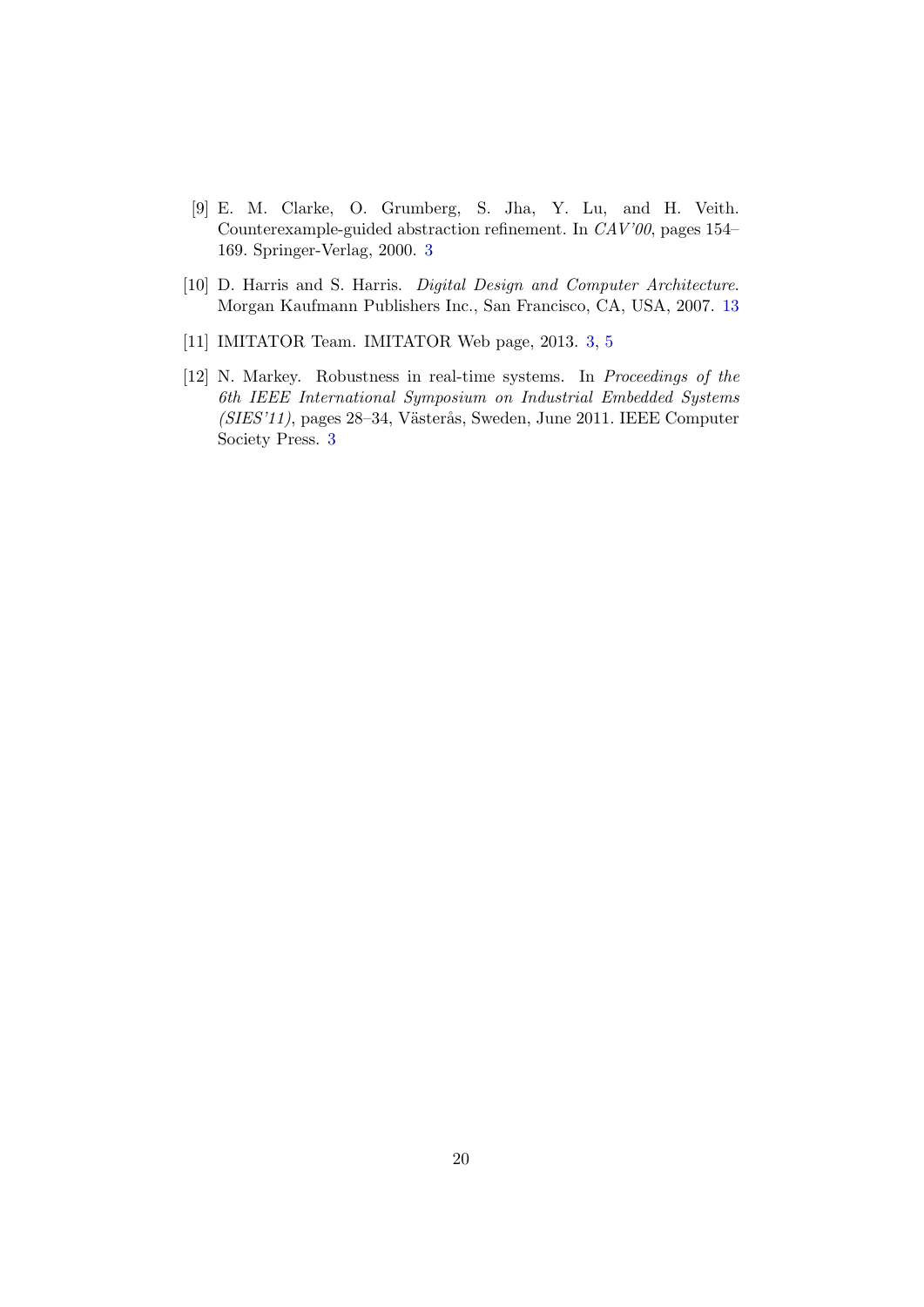# <span id="page-20-0"></span>A Source Code of the Example

## <span id="page-20-1"></span>A.1 Main Input File

```
1 −−∗∗∗∗∗∗∗∗∗∗∗∗∗∗∗∗∗∗∗∗∗∗∗∗∗∗∗∗∗∗∗∗∗∗∗∗∗∗∗∗∗∗∗∗∗∗∗∗∗∗∗∗∗∗∗∗∗∗∗∗ − −
2 −−∗∗∗∗∗∗∗∗∗∗∗∗∗∗∗∗∗∗∗∗∗∗∗∗∗∗∗∗∗∗∗∗∗∗∗∗∗∗∗∗∗∗∗∗∗∗∗∗∗∗∗∗∗∗∗∗∗∗∗∗ − −
        Laboratoire Specification et Verification
4 -5 −− Race on a digital circuit (SR Latch)
6 -7 −− E tienne ANDRE
8 −−
9 \text{ -- } \text{Create: } 2010/03/1910 − Last modified : 2013/03/07
11 −−∗∗∗∗∗∗∗∗∗∗∗∗∗∗∗∗∗∗∗∗∗∗∗∗∗∗∗∗∗∗∗∗∗∗∗∗∗∗∗∗∗∗∗∗∗∗∗∗∗∗∗∗∗∗∗∗∗∗∗∗ − −
12 −−∗∗∗∗∗∗∗∗∗∗∗∗∗∗∗∗∗∗∗∗∗∗∗∗∗∗∗∗∗∗∗∗∗∗∗∗∗∗∗∗∗∗∗∗∗∗∗∗∗∗∗∗∗∗∗∗∗∗∗∗ − −
13
14 var ckNor1 , ckNor2 , s
15 : clock;16
dNor1_l, dNor1_u,
dNor2_l, dNor2_u,
19 t down
<sup>20</sup> : parameter ;
21
22
23 −−∗∗∗∗∗∗∗∗∗∗∗∗∗∗∗∗∗∗∗∗∗∗∗∗∗∗∗∗∗∗∗∗∗∗∗∗∗∗∗∗∗∗∗∗∗∗∗∗∗∗∗∗∗∗∗∗∗∗∗∗ − −
24 automaton norGate1
25 −−∗∗∗∗∗∗∗∗∗∗∗∗∗∗∗∗∗∗∗∗∗∗∗∗∗∗∗∗∗∗∗∗∗∗∗∗∗∗∗∗∗∗∗∗∗∗∗∗∗∗∗∗∗∗∗∗∗∗∗∗ − −
26 synclabs : R Up , R Down , overQ Up , overQ Down ,
27 \qquad \qquad Q\_Up, \quad Q\_Down;28
29 −− UNSTABLE
30 loc Nor1.000: while ckNor1 \leq dNor1 \leq u wait \{\}31 when True sync R<sub>-Up</sub> do {} goto Nor1<sub>-100</sub>;
32 when True sync overQ_Up do \{\} goto Nor1_010;
33 when ckNor1 \geq dNor1 \perp sync Q Up do \{\}\ goto
              Nor1_001;
34
35 −− STABLE
36 loc Nor1_001: while True wait \{\}\37 when True sync R<sub>-Up</sub> do \{ckNor1' = 0\} goto
              Nor1<sub>-101</sub>;
38 when True sync over Q_Up do \{ckNor1' = 0\} goto
```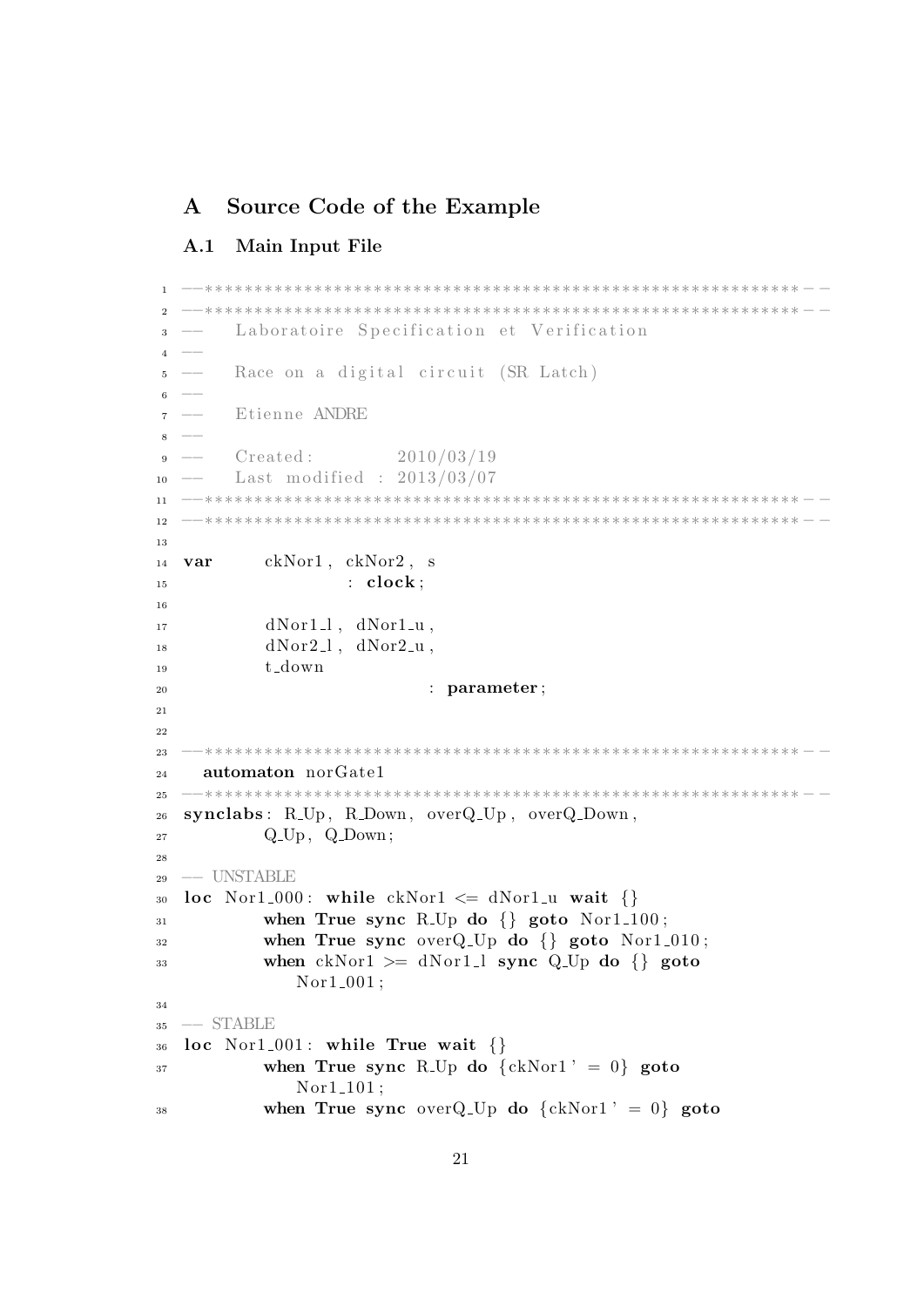```
Nor1_011;39
40 −− STABLE
41 loc Nor1_010: while True wait \{\}\42 when True sync R<sub>-Up</sub> do {} goto Nor1<sub>-110</sub>;
43 when True sync over Q. Down do \{ckNor1' = 0\}goto Nor1_000;
44
45 −− UNSTABLE
46 loc Nor1_011: while ckNor1 \leq dNor1 \leq u wait \{\}\47 when True sync R<sub>-Up</sub> do \{ckNor1' = 0\} goto
              Nor1<sub>-111</sub>;
48 when True sync over Q Down do \{\} goto Nor1 001;
49 when ckNor1 \geq dNor1 \perp sync Q_Down do {\} gotoNor1_010;
50
51 −− STABLE
52 loc Nor1.100: while True wait \{\}53 when True sync R_Down do \{ckNor1' = 0\} goto
              Nor1_000;
54 when True sync overQ Up do {} goto Nor1 110 ;
55
56 −− UNSTABLE
57 loc Nor1.101: while ckNor1 \le dNor1.u wait {}
58 when True sync R.Down do \{ goto Nor1.001;
59 when True sync over Q_Up do \{ckNor1' = 0\} goto
              Nor1<sub>-111</sub>;
60 when ckNor1 \geq dNor1 \perp sync \ Q_Down \ do \ goto
              Nor1<sub>-100</sub>;
61
62 −− STABLE
63 loc Nor1_110: while True wait \{\}64 when True sync R_Down do \{\} goto Nor1_010;
65 when True sync overQ-Down do \{ goto Nor1-100;
66
67 −− UNSTABLE
68 loc Nor1.111: while ckNor1 \leq dNor1 \leq u wait \{\}\69 when True sync R.Down do \{ckNor1' = 0\} goto
              Nor1_011;
70 when True sync over Q Down do \{ckNor1' = 0\}goto Nor1_1101;
\mu_{\text{min}} when ckNor1 \geq dNor1.1 sync Q.Down do {} goto
              Nor1<sub>-110</sub>;
72
```

```
22
```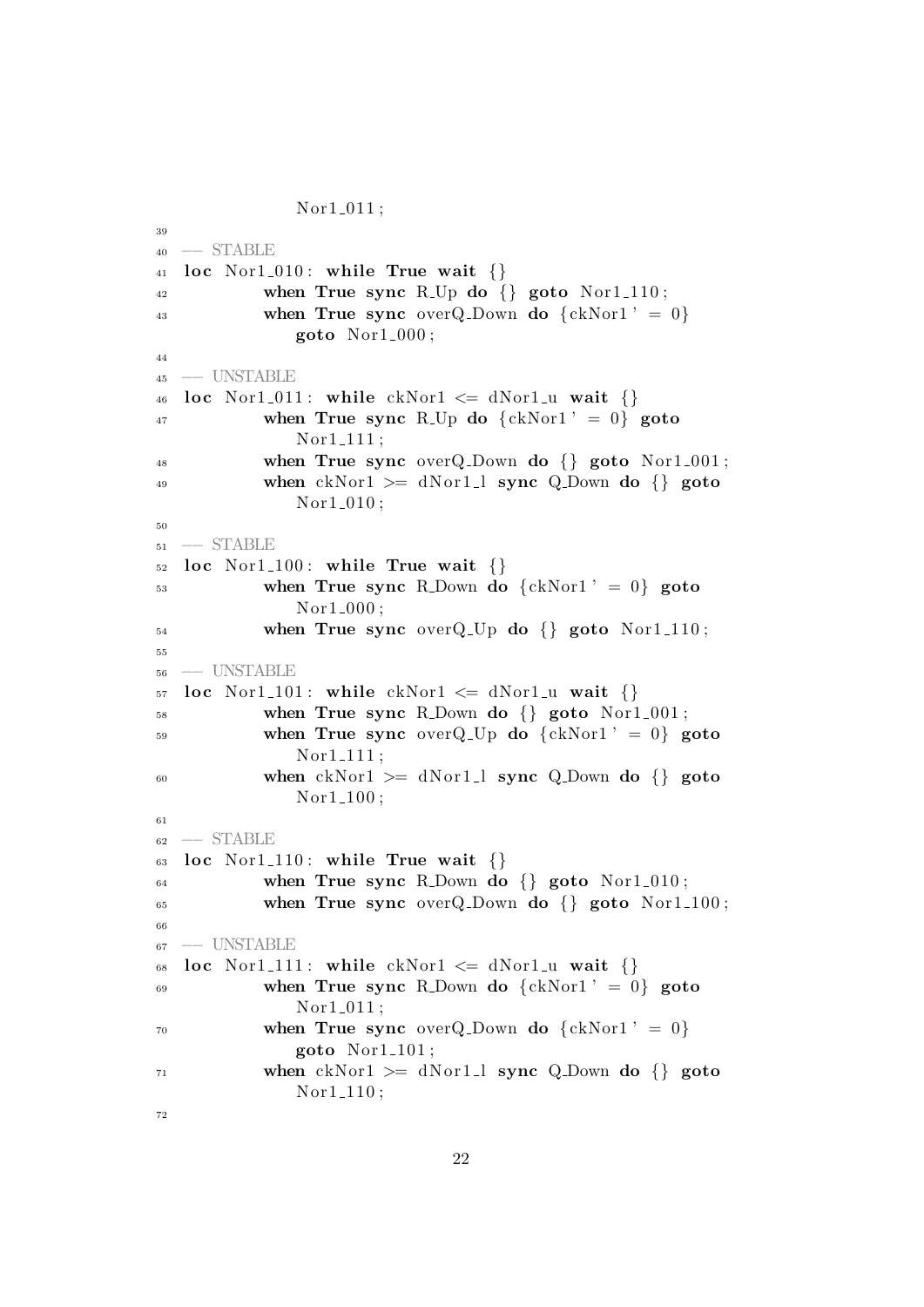```
73 end - norGate1
74
75
76 −−∗∗∗∗∗∗∗∗∗∗∗∗∗∗∗∗∗∗∗∗∗∗∗∗∗∗∗∗∗∗∗∗∗∗∗∗∗∗∗∗∗∗∗∗∗∗∗∗∗∗∗∗∗∗∗∗∗∗∗∗ − −
77 automaton norGate2
78 −−∗∗∗∗∗∗∗∗∗∗∗∗∗∗∗∗∗∗∗∗∗∗∗∗∗∗∗∗∗∗∗∗∗∗∗∗∗∗∗∗∗∗∗∗∗∗∗∗∗∗∗∗∗∗∗∗∗∗∗∗ − −
79 synclabs : Q Up , Q Down , S Up , S Down ,
80 overQ_Up, overQ_Down;
\text{sn} \rightarrow \text{initially Nor2-110};
8283 −− UNSTABLE
84 loc Nor2_000: while ckNor2 \leq dNor2_u wait \{\}85 when True sync Q Up do \{\}\ goto Nor2 100;
86 when True sync S<sub>-Up</sub> do \{ goto Nor2<sub>-010</sub>;
87 when ckNor2 \geq dNor2 \perp sync \nover Q\_Up \nover Q\_Up \nover Qgoto Nor2.001;
88
89 −− STABLE
90 loc Nor2_001: while True wait \{\}91 when True sync Q Up do \{ckNor2' = 0\} goto
               Nor2_101;92 when True sync S<sub>-Up</sub> do \{ckNor2' = 0\} goto
               Nor2_011;
93
94 – STABLE
95 loc Nor2_010: while True wait \{\}96 when True sync Q-Up do \{ goto Nor2-110;
97 when True sync S_Down do \{ckNor2' = 0\} goto
               Nor2_000;
98
99 −− UNSTABLE
100 loc Nor2_011: while ckNor2 \leq dNor2-u wait \{\}101 when True sync Q_Up do \{ckNor2' = 0\} goto
               Nor2_111;
102 when True sync S_Down do {} goto Nor2_001;
103 when ckNor2 \geq dNor2 \geq 1 sync overQ-Down do {}
               goto Nor2_010;
104
105 −− STABLE
106 loc Nor2_100: while True wait \{\}107 when True sync Q Down do \{ckNor2' = 0\} goto
               Nor2_000;
_{108} when True sync S<sub>-Up</sub> do \{\} goto Nor2<sub>-110</sub>;
109
```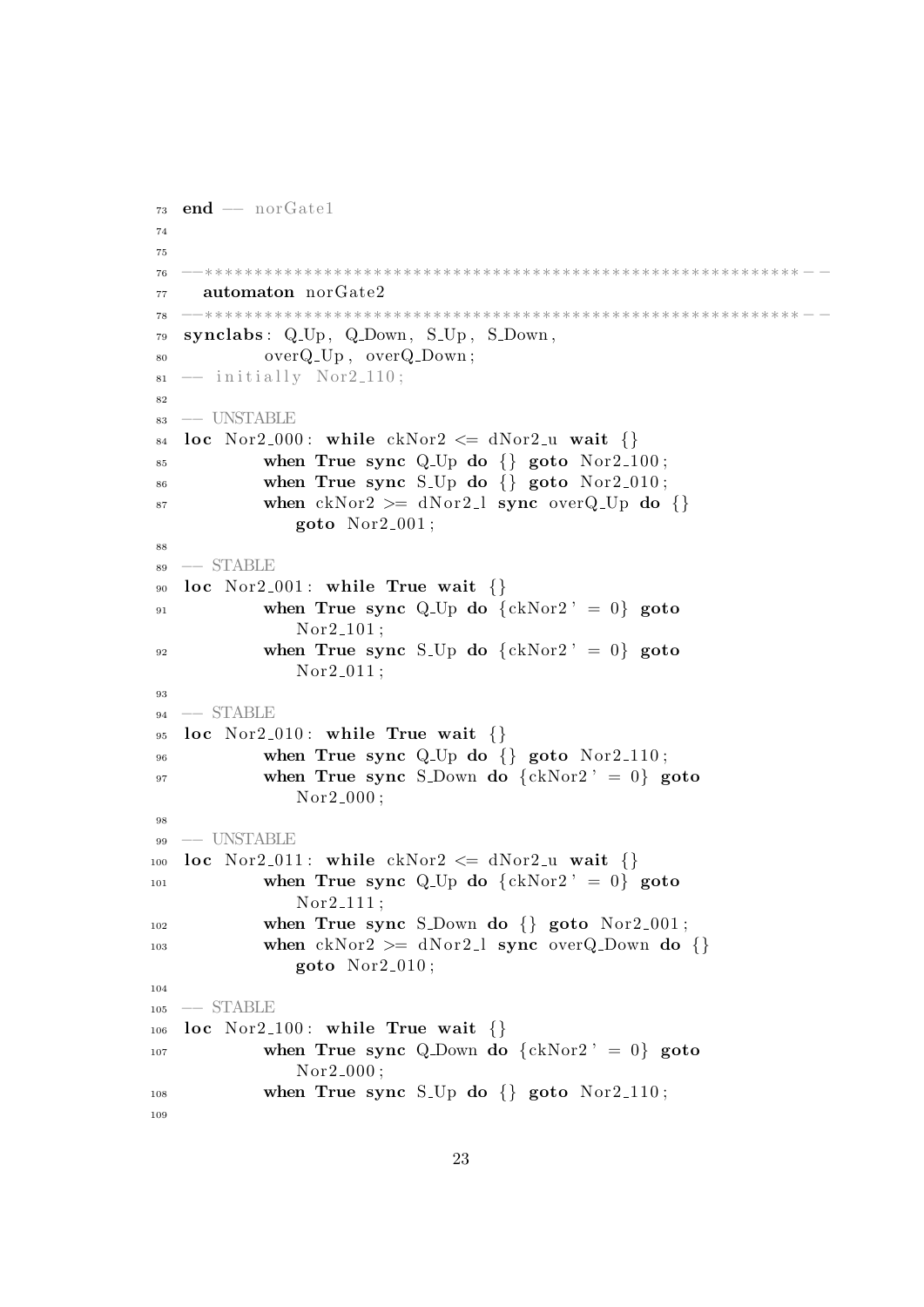```
110 −− UNSTABLE
111 loc Nor2_101: while ckNor2 \leq dNor2-u wait \{\}112 when True sync Q Down do \{\} goto Nor2 001;
113 when True sync S<sub>-Up</sub> do \{ckNor2' = 0\} goto
               Nor2<sub>-111;</sub>
114 when ckNor2 \geq dNor2 \perp sync overQ_Down do {}
               goto Nor2_1100;
115
116 −− STABLE
_{117} loc Nor2_110: while True wait \{\}\118 when True sync Q Down do {} goto Nor2 010;
119 when True sync S_Down do \{} goto Nor2_100;
120
121 -- UNSTABLE
122 loc Nor2_111: while ckNor2 \leq dNor2-u wait \{\}123 when True sync Q Down do \{ckNor2' = 0\} goto
               Nor2.011;
<sup>124</sup> when True sync S<sub>-Down</sub> do \{ckNor2' = 0\} goto
               Nor2_101 ;
125 when ckNor2 \geq dNor2 \perp sync \overline overQ_Down \overline do {\ }goto Nor2_1110;
126
127 end - norGate2
128
129
130 −−∗∗∗∗∗∗∗∗∗∗∗∗∗∗∗∗∗∗∗∗∗∗∗∗∗∗∗∗∗∗∗∗∗∗∗∗∗∗∗∗∗∗∗∗∗∗∗∗∗∗∗∗∗∗∗∗∗∗∗∗ − −
131 automaton env
132 −−∗∗∗∗∗∗∗∗∗∗∗∗∗∗∗∗∗∗∗∗∗∗∗∗∗∗∗∗∗∗∗∗∗∗∗∗∗∗∗∗∗∗∗∗∗∗∗∗∗∗∗∗∗∗∗∗∗∗∗∗ − −
133 synclabs: R_Down, R_Up, S_Down, S_Up;
134
_{135} -− ENVIRONMENT : first S then R at constant time
136 loc env_11: while True wait \{\}137 when True sync S_Down do \{s' = 0\} goto env_10;
138
139 loc env_10: while s \leq t_down wait {}
_{140} when s = t_down sync R_Down do {} goto
               env -f in al;
141
142 loc env_final: while True wait \{\}\143
_{144} end — env
145
146 −−∗∗∗∗∗∗∗∗∗∗∗∗∗∗∗∗∗∗∗∗∗∗∗∗∗∗∗∗∗∗∗∗∗∗∗∗∗∗∗∗∗∗∗∗∗∗∗∗∗∗∗∗∗∗∗∗∗∗∗∗ − −
147 −− ANALYSIS
```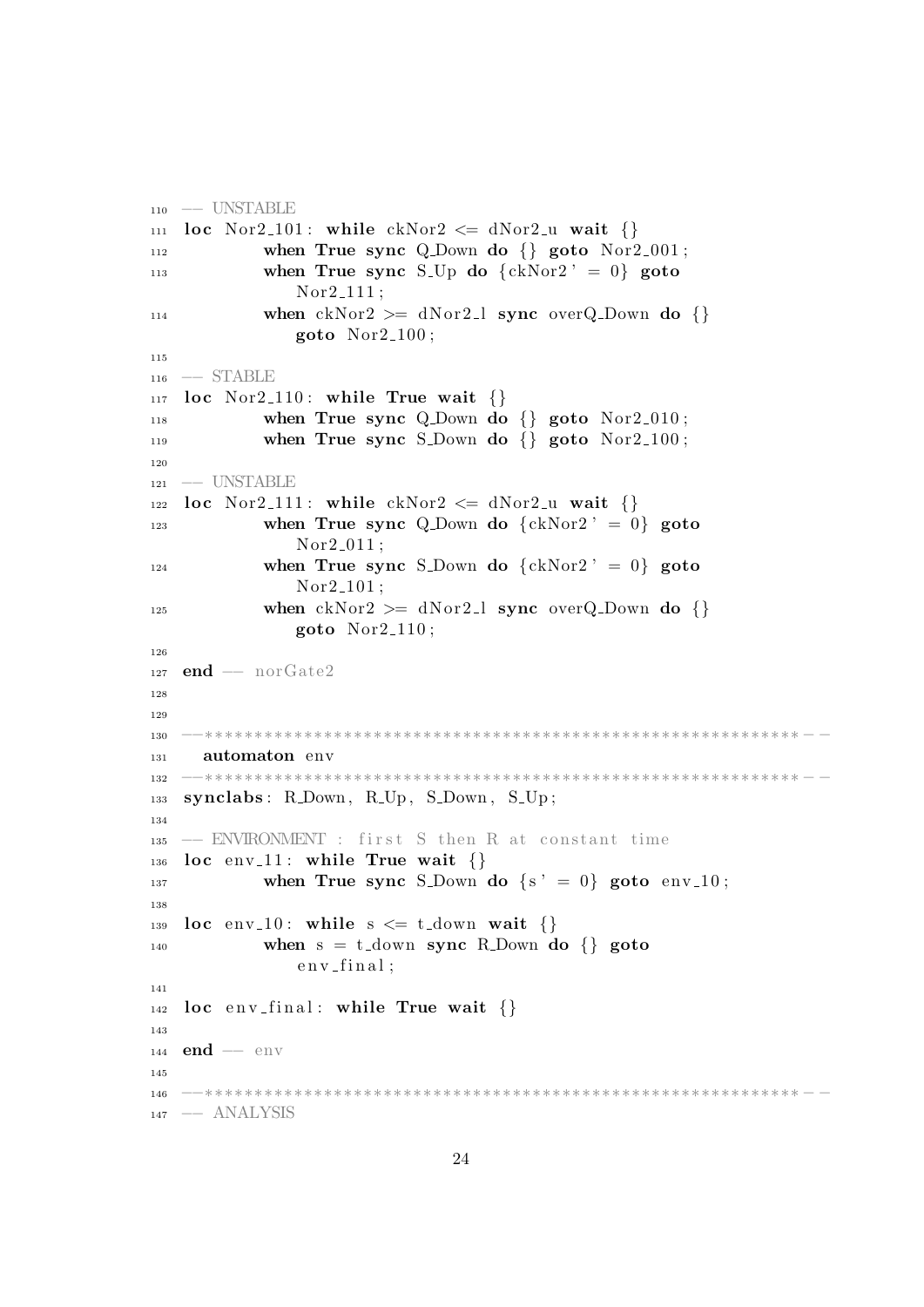```
148 −−∗∗∗∗∗∗∗∗∗∗∗∗∗∗∗∗∗∗∗∗∗∗∗∗∗∗∗∗∗∗∗∗∗∗∗∗∗∗∗∗∗∗∗∗∗∗∗∗∗∗∗∗∗∗∗∗∗∗∗∗ − −
149
_{150} init := True
151 −−−−−−−−−−−−−−−−−−−−−−−−−−−−−−−−−−−−−−−−−−−−−−−−−−−−−−−−−−−−
152 −− INITIAL LOCATIONS
153 −−−−−−−−−−−−−−−−−−−−−−−−−−−−−−−−−−−−−−−−−−−−−−−−−−−−−−−−−−−−
154 −− S and R down
<sup>155</sup> \& loc \lceil \text{norGate1} \rceil = \text{Nor1-100}<sup>156</sup> \& loc \lfloor n \text{orGate2} \rfloor = \text{Nor2}_0 10\& \text{loc} [\text{env}] = \text{env} \cdot 11158
159 −−−−−−−−−−−−−−−−−−−−−−−−−−−−−−−−−−−−−−−−−−−−−−−−−−−−−−−−−−−−
160 −− INITIAL CONSTRAINTS
161 −−−−−−−−−−−−−−−−−−−−−−−−−−−−−−−−−−−−−−−−−−−−−−−−−−−−−−−−−−−−
\& \cosh 1 = 0\& c kN \text{or} 2 = 0\& s \qquad \qquad = 0165
166 \& dNor1_l >= 0
167 \& dN or 2 \& = 0
168
\log & dNor1_l \leq dNor1_u
\text{170} \quad \& \text{dNor2} \perp \leq \text{dNor2} \perp u171 ;
```

```
A.2 V_0 File
```

| $\mathbf{1}$   |                |            |  |
|----------------|----------------|------------|--|
| $\,2\,$        | $-$ V $\alpha$ |            |  |
| 3              |                |            |  |
| $\overline{4}$ | $& dNor1_l$    | $=$ 3      |  |
| $\,$ 5         | $&$ dNor1_u    | $= 3$ . 20 |  |
| $\,6\,$        | $& dNor2-l$    | $= 5$      |  |
| $\overline{7}$ | $&$ dNor2_u    | $= 5$ . 20 |  |
| 8              | $& t_d$        | $= 10$     |  |
|                |                |            |  |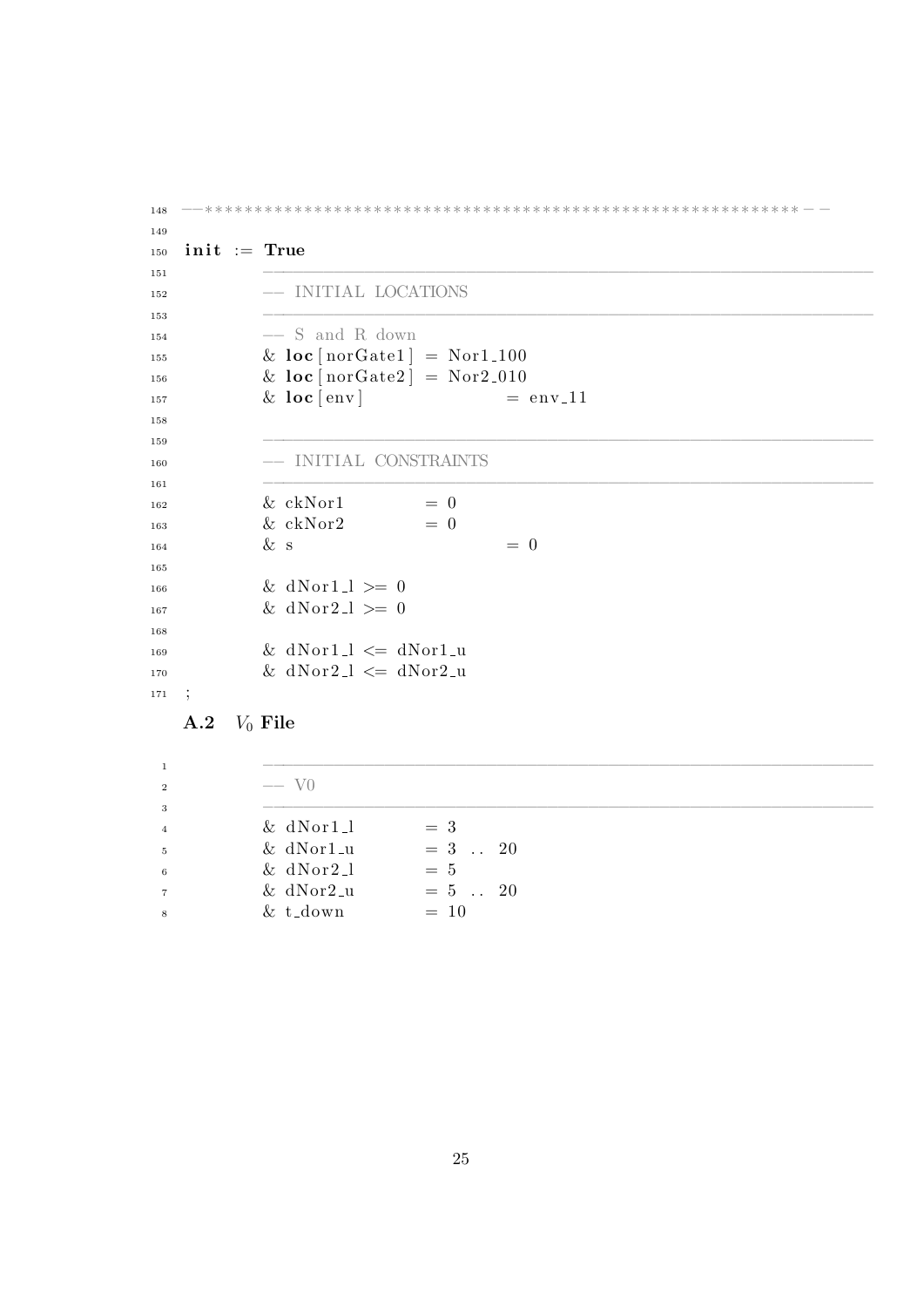# <span id="page-25-0"></span>B Complete Grammar

### <span id="page-25-1"></span>B.1 Grammar of the Input File

IMITATOR input is described by the following grammar. Non-terminals appear within angled parentheses. A non-terminal followed by two colons is defined by the list of immediately following non-blank lines, each of which represents a legal expansion. Input characters of terminals appear in typewritter font. The meta symbol  $\epsilon$  denotes the empty string.

The text in green is not taken into account by IMITATOR, but is allowed (or sometimes necessary) in order to allow the compatibility with HyTech files.

```
\langleimitator_input\rangle ::
       \langle automata\_descriptions \rangle \langle init \rangle
```
We define each of those two components below.

#### <span id="page-25-2"></span>B.1.1 Automata Descriptions

```
\langle automata\_descriptions \rangle ::\langle declarations \rangle \langle automata \rangle\langle declarations \rangle ::
      var \langle var\_lists \rangle\langle var\_lists \rangle ::\langle var\_list \rangle : \langle var\_type \rangle; \langle var\_lists \rangle\epsilon\langle var\_list \rangle ::<name>
        \langlename>, \langle var\_list \rangle\langle var\_type \rangle ::clock
       discrete
       | parameter
\langle automata \rangle ::
        \langleautomaton\rangle \langleautomata\rangle\epsilon\langleautomaton\rangle ::
      automaton <name> \langle prolog \rangle \langle locations \rangle end
```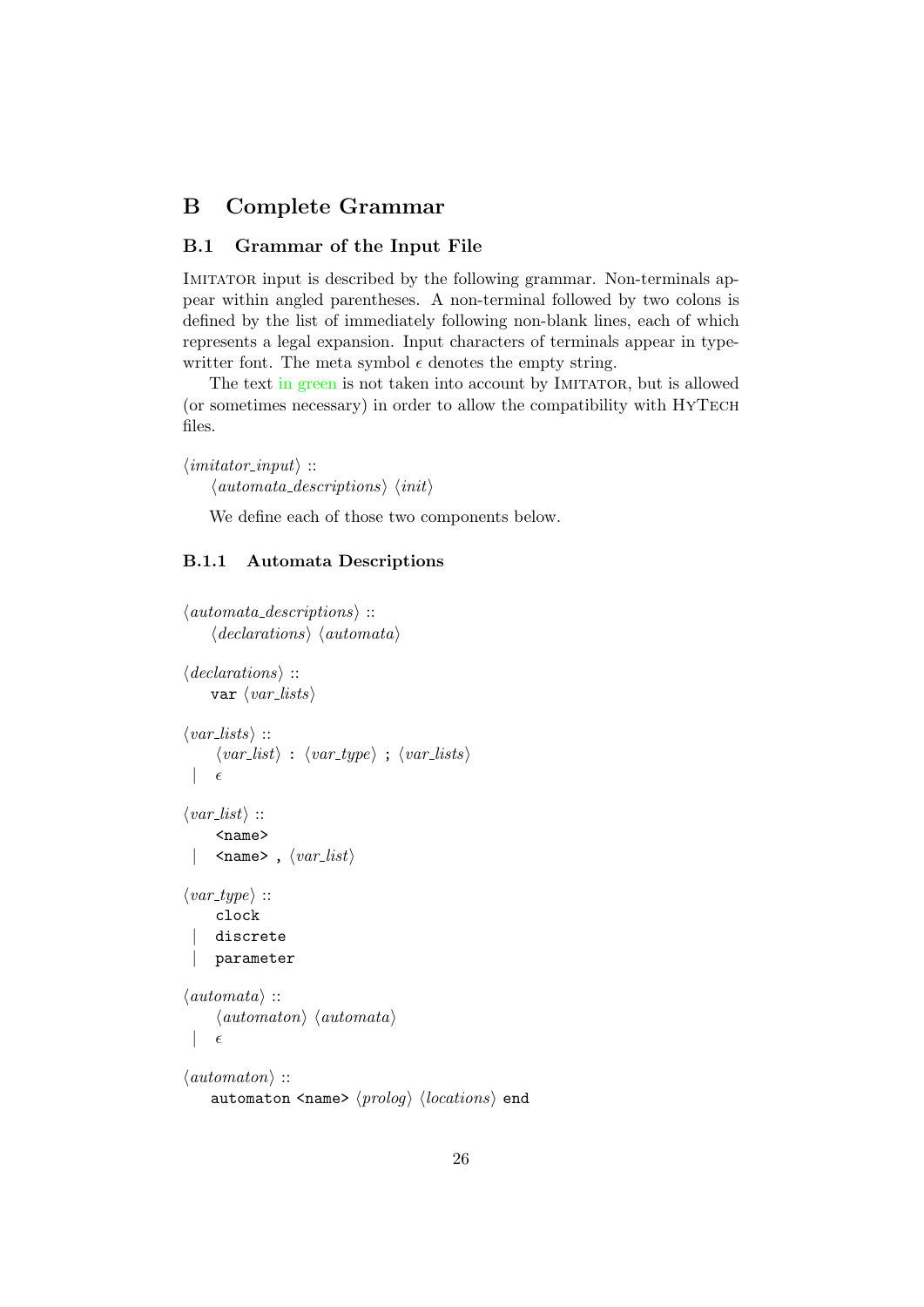```
\langle proboq \rangle ::
        \langle initialization \rangle \langle sync\text{-}labels \rangle\langle sync\text{-}labels \rangle \langle initialization \rangle\langle sync\_labels \rangle\langle initialization \rangle ::initially \langlename> \langle state\_initialization \rangle;
\langle state\_initialization \rangle ::\&\ \langle convex\_predicate \rangle\epsilon\langle sync\_{labels}\rangle ::synclabs : \langle sync\_var\_list \rangle ;
\langle sync\_var\_list \rangle ::\langle sync\_var\_nonempty\_list \rangle\epsilon\langle sync\_var\_nonempty\_list \rangle ::\langlename>, \langle sync\_var\_nonempty\_list \rangle| <name>
\langle locations \rangle ::\langle location \rangle \langle locations \rangle\epsilon\langle locations \rangle ::loc <name> : while \langle convex\_predicate \rangle \langle stop\_opt \rangle \langle wait\_opt \rangle \langle transitions \rangle\langle wait\_opt \rangle ::wait()
       wait
  |\epsilon|\langle stop\_opt \rangle ::stop{ \langle \mathit{var\_list} \rangle }\epsilon\langle transitions \rangle ::
        \langle transition \rangle \langle transitions \rangle\epsilon\langle transition \rangle ::
      when \langle convex\_predicate \rangle \langle update\_synchronization \rangle goto \langle name \rangle;
```

```
27
```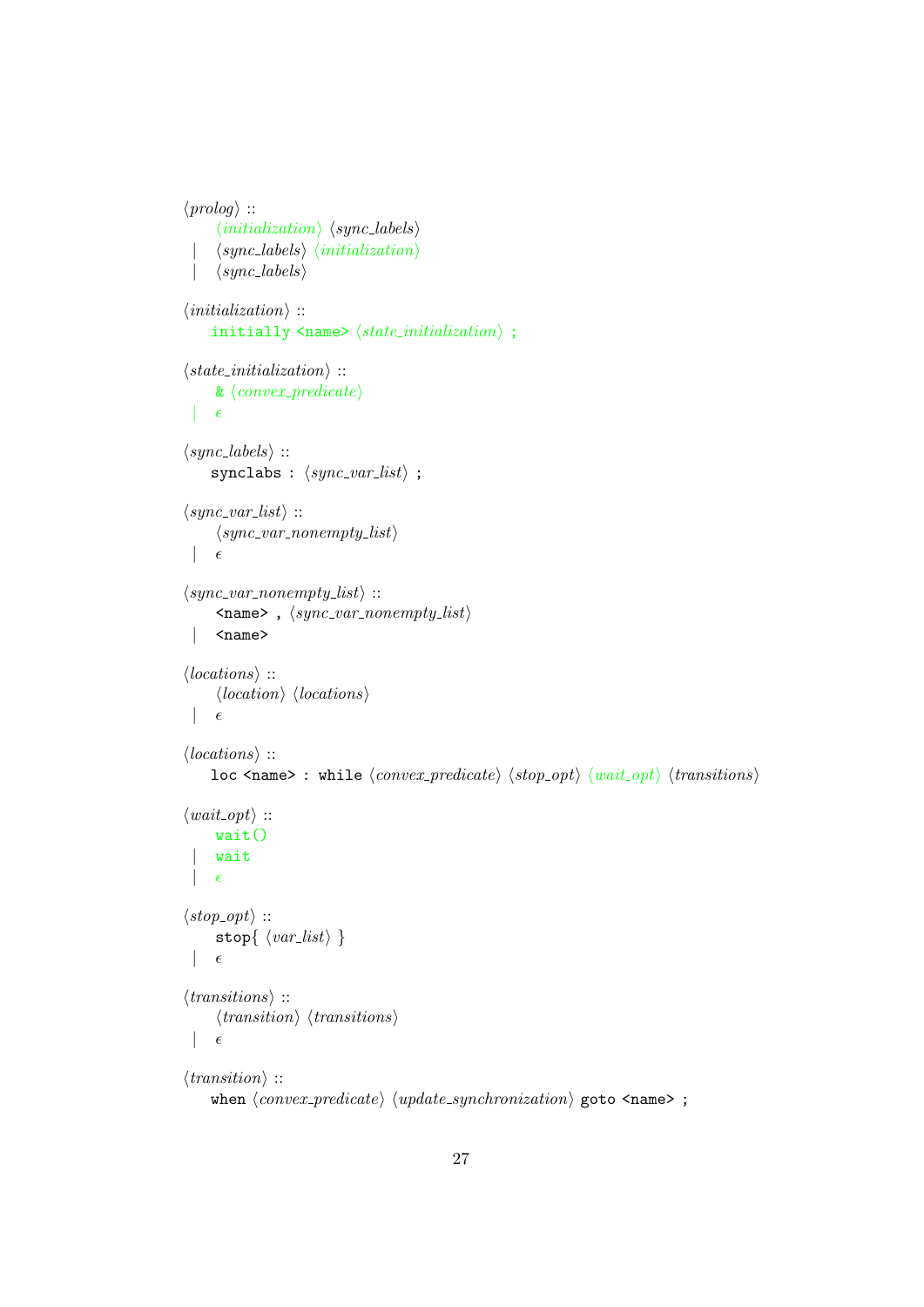```
\langle update\_synchronization \rangle ::\langle updates\rangle\langle syn\_label\rangle\langle up dates \rangle \langle syn\_label \rangle\langle syn\_label\rangle \langle updates\rangle\epsilon\langle updates \rangle ::
      do (\langle update\_list \rangle)
\langle update\_list \rangle ::\langle update\_nonempty\_list \rangle\epsilon\langle update\_nonempty\_list \rangle ::\langle update \rangle, \langle update\_nonempty\_list \rangle\langle update \rangle\langle update \rangle ::\langle name> ' = \langle linear_expression}
\langle syn\_label\rangle ::sync <name>
\langle convex\_predicate \rangle ::\langle linear\_constraint \rangle \& \langle convex\_predicate \rangle| \langle linear\_constraint \rangle\langle linear\_constraint \rangle ::\langle linear_{expression} \rangle \langle relop \rangle \langle linear_{expression} \rangle| True
       | False
\langle \text{relop} \rangle ::
        \overline{\left( \right)}\left\langle =\right\rangle=>=\geq\leftrightarrow\langle linear_{expression} \rangle ::\langle linear\_term \rangle\langle linear\_expression \rangle + \langle linear\_term \rangle\langle linear\_expression \rangle - \langle linear\_term \rangle
```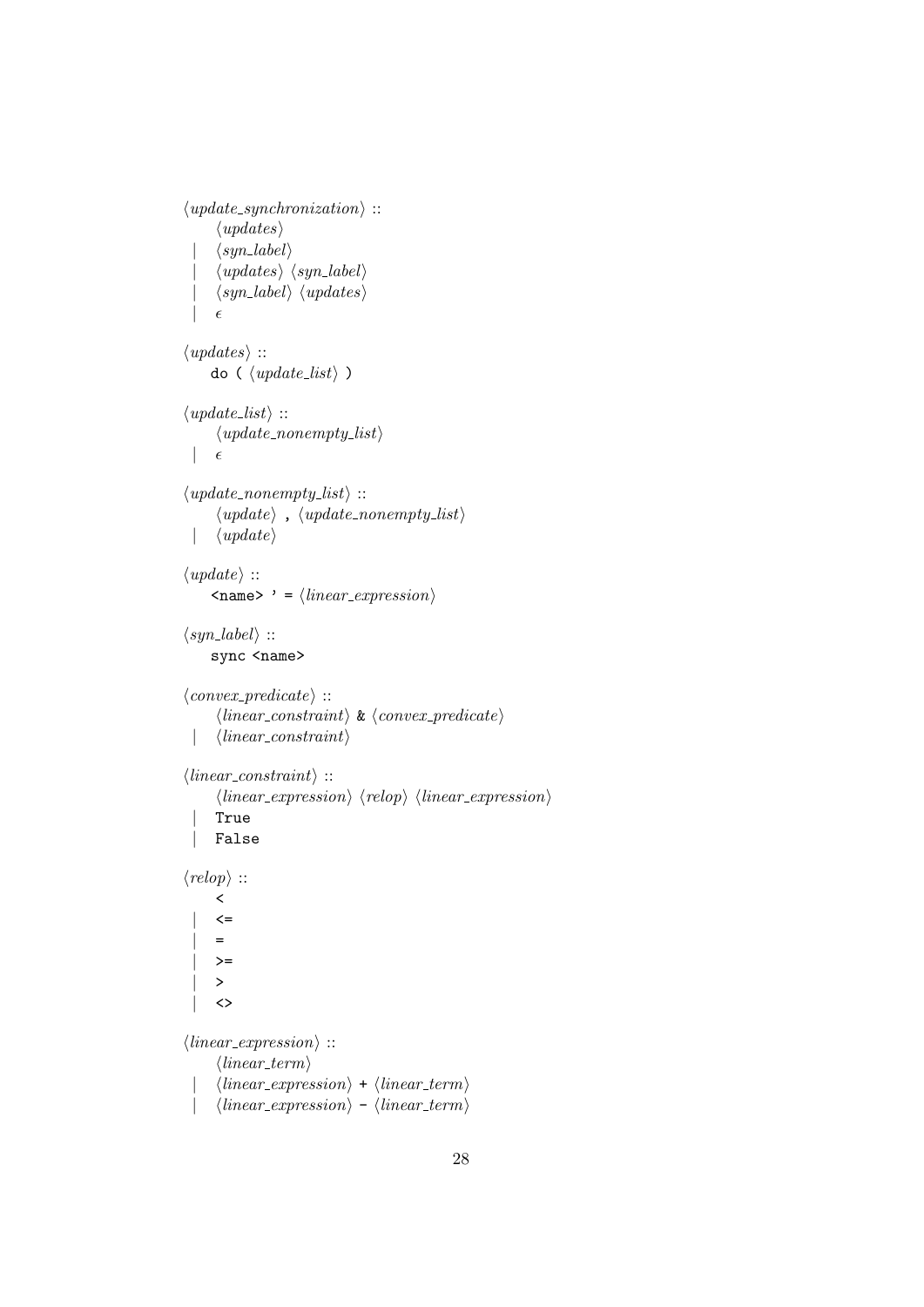```
\langle linear\_term \rangle ::\langle rational \rangle\langle rational \rangle <name>
         \langle rational \rangle * \langle name \rangle| <name>
         \langle \; \langle linear\_term \rangle \; \rangle\langle rational \rangle ::
         \langle integer \rangle\langle float \rangle| \langle integer \rangle / \langle pos\_integer \rangle\langle \text{integer} \rangle ::\langle pos\_integer \rangle| - \langle pos\_integer \rangle\langle pos\_integer \rangle ::<int>
\langle float \rangle ::\langle pos\_float \rangle- \langle pos_{\tau}float \rangle\langle pos\_float \rangle ::<float>
```
### <span id="page-28-0"></span>B.1.2 Initial State

```
\langle init \rangle ::\langle init\_declaration \rangle \langle init\_definition \rangle \langle property\_definition \rangle \langle reach\_command \rangle\langle init\_declaration \rangle ::var init : region ;
  |\epsilon\langle reach\_command \rangle ::print ( reach forward from init endreach ) ;
  |\epsilon\langle init\_\text{definition} \rangle ::init := \langle region\_expression \rangle ;
\langle region\_expression \rangle ::\langle state\_predicate \rangle\langle \langle region\_expression \rangle)
      \langle region\_expression \rangle \& \langle region\_expression \rangle
```